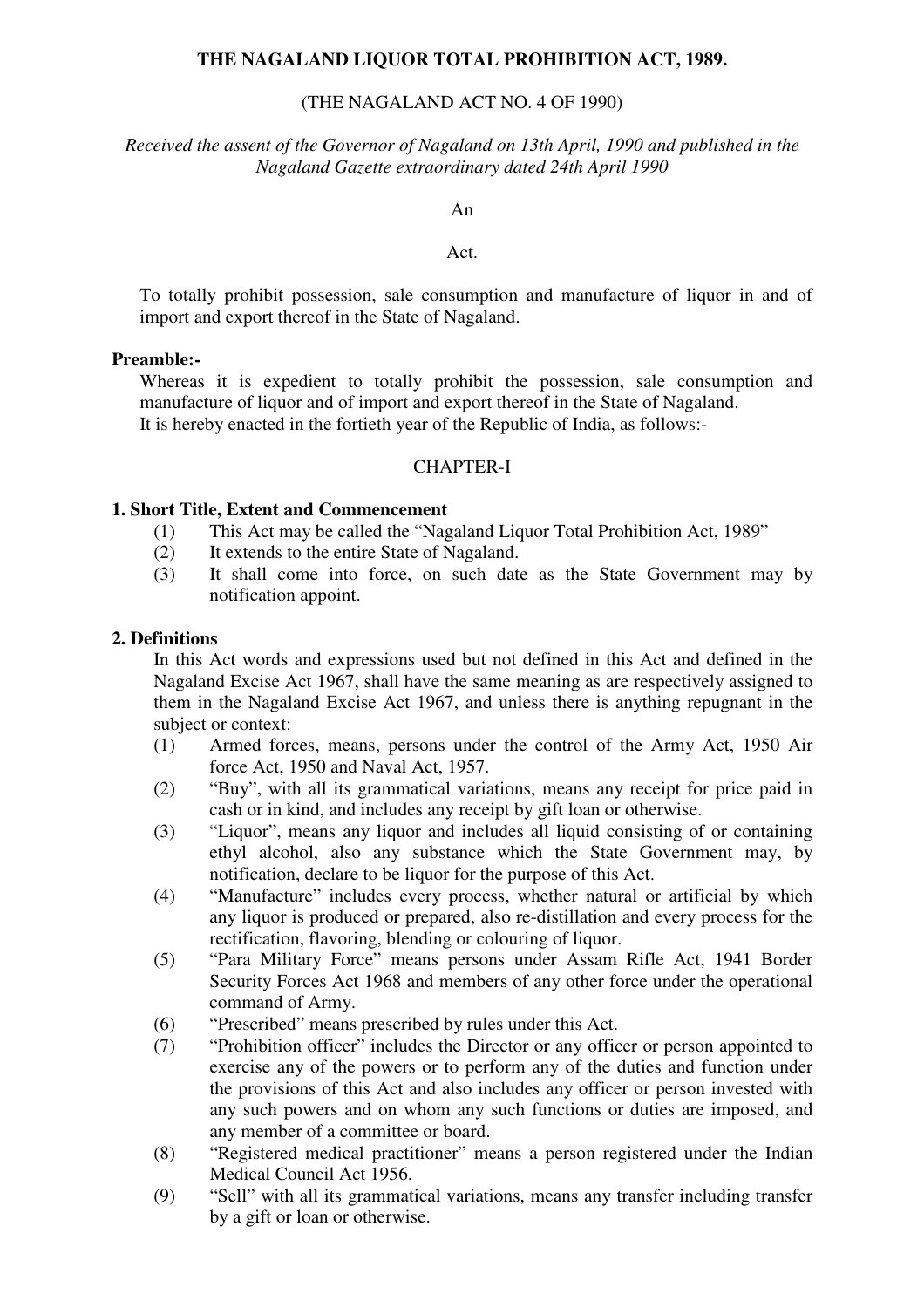# **3. Total Prohibition of liquor and Nagaland a dry State.**

No person shall-

- (1) transport, import or posses liquor,
- (2) sell or buy liquor,
- (3) consume liquor,
- (4) manufacture liquor; and
- (5) use or keep any material, utensil, implement or apparatus whatsoever for manufacture of liquor.

Explanation: From the commencement of this Act:-

- (1) The Nagaland shall be a dry State and;
- (2) There shall be total prohibition of liquor in the State.

# **4. This Chapter Not to Apply to Certain Articles**

Nothing in this chapter shall apply to-

- (a) any toilet preparation containing alcohol which is unfit for use as liquor;
- (b) any medical preparation containing alcohol which is unfit for use as liquor;
- (c) any antiseptic preparation or solution containing alcohol which is unfit for use as liquor;
- (d) any flavouring extract, essence or syrup containing alcohol which is unfit for use as liquor.

Provided that such articles corresponds with the descrip-tion and limitations mentioned in Section 33.

Provided further that the purchase, possession or use of any liquor or alcohol for the manufacture of any such article shall not be made or had except under a permit granted under section 15.

Explanation;- Nothing in this section shall be construed to mean that any person may drink any toilet preparation, or antiseptic preparation solution, containing alcohol; and it is hereby provided that no person shall drink any such preparation.

## **5. Prohibition of Publication of Advertisements Relating to Liquors etc. :-**

No person shall publish or display advertisements of liquor or of any preparation fit for use as liquor in the newspapers and periodicals and published in the State.

## **6. Alteration of Denatured Spirit;-**

No person shall-

- (a) alter or attempt to alter any denatured spirit by dilution with water or by any method whatsoever, with the intention that such spirit may be used for human consumption, whether as a beverage or internally as a medicine or in any other way whatsoever; or
- (b) have in his possession any denatured spirit in respect of which he knows or has reason to believe that such alteration or attempt has been made.

## **7. Alteration of Denatured Spirituous Preparation:-**

No person shall-

- (a) alter or attempt to alter any denatured spirituous preparation by dilution with water or by any method whatsoever, with the intention that such preparation may be used for human consumption as a liquor, or
- (b) have in his possession any denatured spirituous preparation in respect of which he knows or has reason to believe that such alteration or attempt has been made.

# **8. Prohibition of Issuing Prescriptions for Liquor Except By Registered Medical Practitioners.:-**

(1) No person other than Registered Medical Practitioner, shall issue any prescription for any liquor.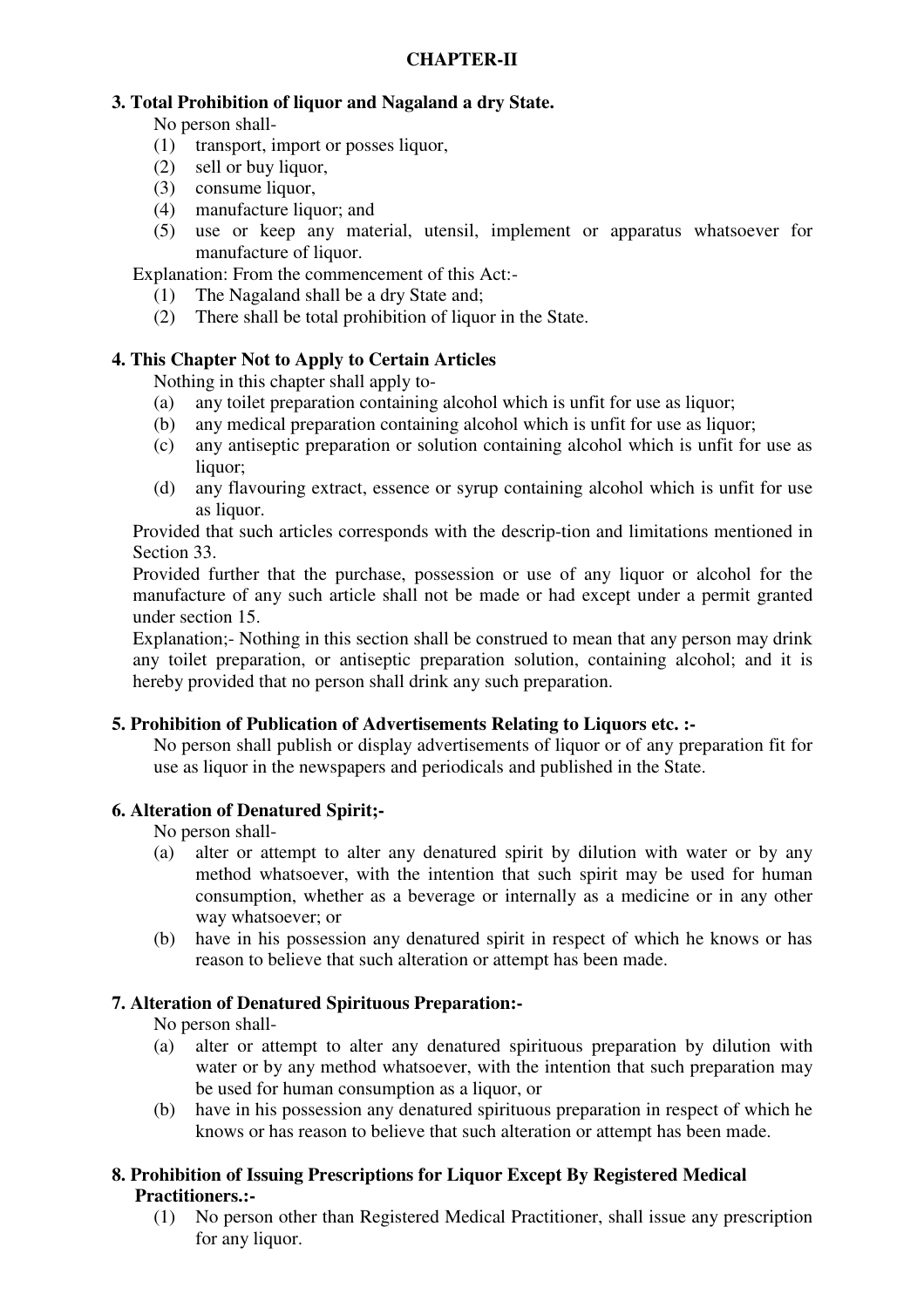- (2) No Registered Medical Practitioner such shall prescribe liquor, unless he believes in good faith after careful medical examination of the person for whose use such prescription is made, that the use of such liquor by such person is necessary and will afford relief to him from some ailment.
- (3) A registered medical practitioner shall State, in every prescription for liquor issued by him. the name and address of the person to whom issued, the date of issue, directions and duration for use, and the amount and frequency of the dose, and shall preserve, a copy of the prescription for one year from the date of issue. On the copy so preserved he shall State the ailment for which the liquor is prescribed.

## **9. Prohibition of Soliciting Use or of doing Any Act Calculated to Incite or Encourage Member of Public to Commit Offence:-**

No person shall-

- (a) solicit the use of, or offer, any liquor or
- (b) do any act which is calculated to incite or encourage any class of individuals or the public generally to commit any offence under this Act or to commit a breach of any rule, regulation or order made or the conditions of any permit, pass or authorization granted thereunder.

### **10. Prohibition of Consumption of Medicinal Preparation Containing Alcohol in Excess of Normal Dose:-**

No person, shall for the purpose of producing a State of intoxication, consume any medicinal preparation containing alcohol in any quantity exceeding the normal dose.

Explanation. The expression "normal dose", in relation to any medicinal preparation, means the quantity prescribed by a Registered Medical Practitioner to be taken at a time and in a case where no such prescription has been obtained, the quantity indicated to be taken at a time in the directions given by the manufacturer of the medicinal preparation.

## **11. Prohibition Against possession of Denatured Spirituous Preparation in Excess of Prescribed Limit:-**

- (1) No person, shall have in his possession, except under a permit granted by an officer empowered by the State Government in that behalf, any quantity of denatured spirituous preparation in excess of such quantity as the State Government may, by notification in the official Gazette, specify.
- (2) In specifying quantity for possession of denatured spirituous preparation under sub-section (1) regard shall be had to the necessity for the free possession of such preparation for legitimate domestic and other purpose and different limits may be fixed for
	- (i) different local areas,
	- (ii) different classes of persons, and
	- (iii) different occasions.

## **12. Regulation of Manufacture, etc. of Denatured Spirituous Preparation:-**

- (1) No person shall-
	- (a) manufacture, sell or bottle for sale any denatured spirit or its preparation, except under the authority and in accordance with the terms and conditions of a permit
	- (b) import, export or transport any denatured spirit or its preparation in excess of the limit of possession specified under sub-section (1) of section 11 except under the authority and in accordance with the terms and conditions of a permit.
	- (c) drink any denatured spirit or its preparation.
- (2) a permit required under sub-section (1) shall be granted by an officer empowered by the State Government.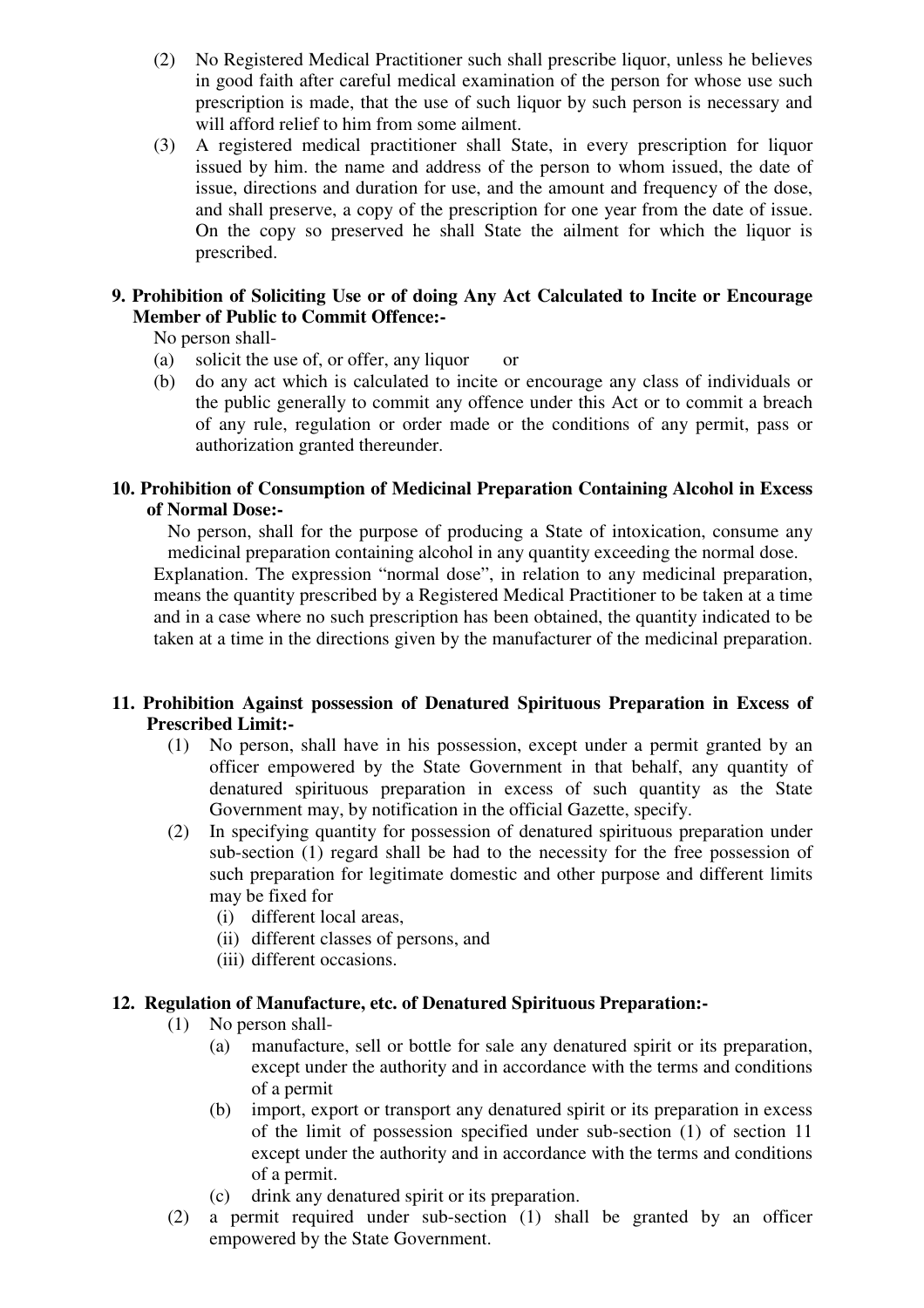### **13. General Conditions Regarding Permits etc.:-**

All permits, passes, or authorization granted under this Act shall be in such form and shall, be subject to such conditions as may be prescribed and shall be granted on payment of the prescribed fee provided that every permit, pass or authorisation shall be granted only on the conditions that the person applying undertakes, and in the opinion of the officer authorised to grant the permit, pass or authorization is likely to abide by all the conditions of the permit, pass or authorizations and the provisions of this Act.

### **14. Health Prescriptions:-**

Notwithstanding anything herein before contained, the State Government may prescribe the conditions under which permits may be issued for possession, use or consumption of liquor on health ground by a registered medical practioner.

### **15. Permits For Medicinal, Scientific and Industrial Purposes**

The State Government may prescribe the conditions under which permit may be issued for the manufacture, import transport or possession of liquor on the ground that such liquor is required by such person for a bonafide medicinal, scientific, industrial of such like purposes.

### **16. Special Permits to Foreign Sovereign etc.**

The State Government and the Director may grant permit on such conditions and for such periods as may be specified for the use and consumption or liquor by any person who is-

- (a) a sovereign or Head of foreign country, or
- (b) an Ambassador, Diplomatic envoy or counsel, Honorary Counsel or trade, commerce or other representatives of a foreign country, or
- (c) a foreign national on tour to India, and
- (d) the consort of any person specified in Clause (a), (b) (c) or any relation of such person and dependent upon him.

### **17. Permission to Use Or Consumption of Liquor in Mess and Canteens of Armed Forces etc.:-**

The State Government may, on such conditions as may be specified by a general or special order, permit-

- (i) the sale of liquor, and
- (ii) the purchase, use or consumption of such liquor in the State by-
- (iii) the members of Armed Forces and para military forces in their mess and canteens:

### **18. Regulation of Use or Consumption of Liquor by Permit Holders**

- (i) No holder of a permit under any of the provisions of this Act shall drink in a public place or institution to which the public may have access.
- (ii) No holder of permit granted under this Act shall allow the use or consumption of any part of the liquor held by him to any other person not so authorised to use or consume liquor under this Act.

### **19. Through Transport:-**

### The through transport-

- (a) of any consignment of any liquor, denatured spirit or its preparation, by a railway administration or by road transport or air service, or
- (b) of any liquor, denatured spirit or its preparation otherwise than by way of consignment, shall be subject to such conditions as may be prescribed.

### **20. Permit for Bonafide Medical and Other Purpose:-**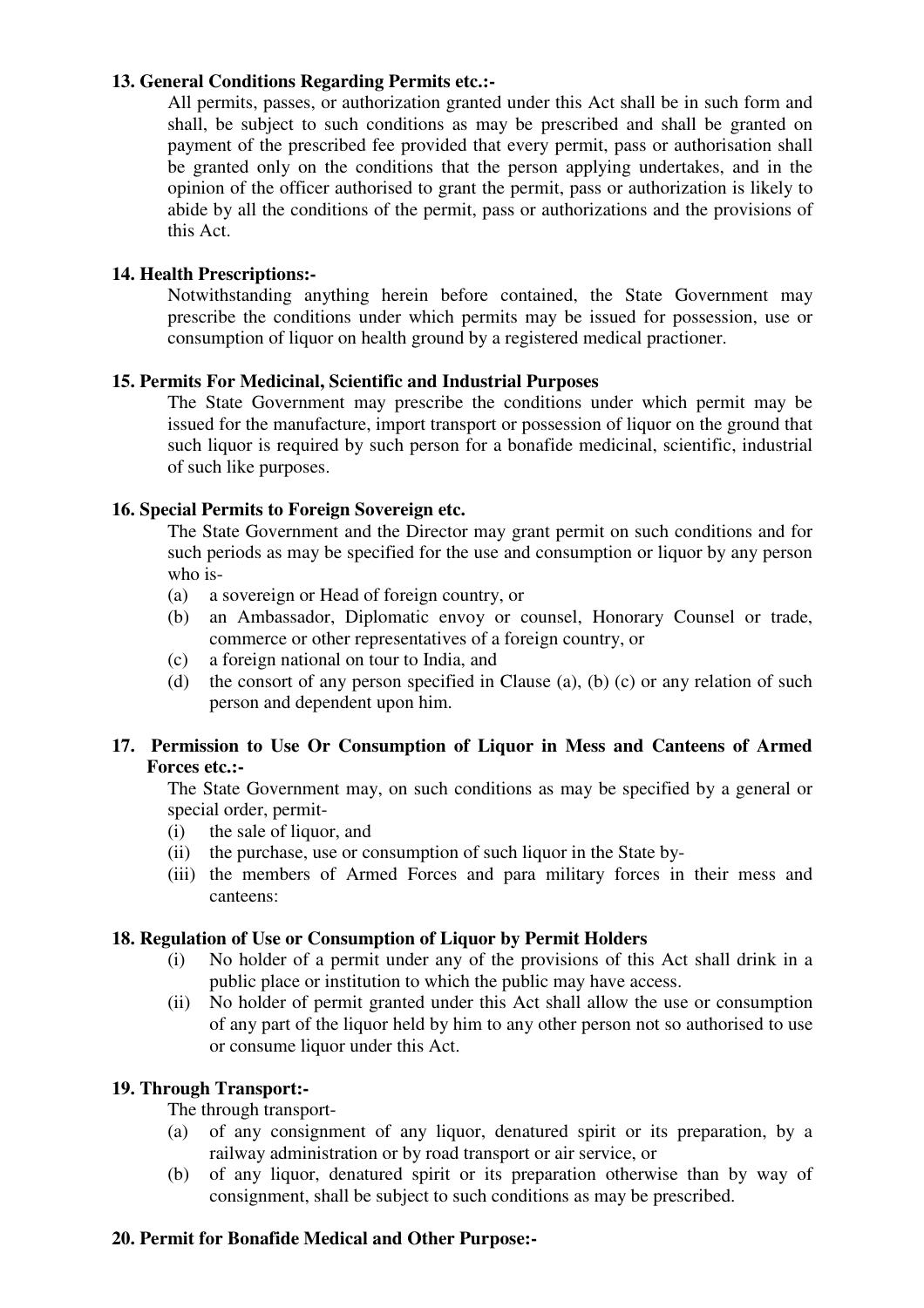- (1) The State Government may by rules, or by an order in writing, authorise an officer to grant permit to any person, or institution, for the purchase, possession, or use of liquor or any article containing liquor for a bonafide medicinal, scientific or industrial purpose :
- (2) The State Government may, by rules or order in writing authorise an officer to grant permit for the purchase, possession, or use of any liquor or denatured spirit for the manufacture of any articles mentioned in section 4 on such conditions as may be prescribed:

Provided further that, no permit shall be necessary for the possession of denatured spirit unto such quantity as may be prescribed.

### **21. Power to Cancel or Suspend Permits etc.:-**

- (1) Subject to such conditions as the State Government may prescribe, the authority granting any permit under this Act may cancel or suspend the same on any of the following grounds :
	- (a) If any duty or fee payable by the holder thereof has not been paid;
	- (b) If there is breach of any of the terms and conditions by the holder thereof or by his agent, or by anyone acting on his behalf with his express or implied permission;
	- (c) If the holder thereof is convicted of any offence punishable under this Act or any other law for the time being in force relating to revenue;
	- (d) If the holder thereof is guilty of any cognizable or nonbailable offence;
	- (e) If the holder thereof is guilty of any offence punishable under the Nagaland Excise Act 1967, the Narcotic Drugs and Psychotropic Substances Act, 1985 Medicinal and Toilet preparations (Excise Duties) Act 1955;
	- (f) If the holder thereof is guilty of any offence punishable under Section 112 and 114 of the Customs Act, 1962;
	- (g) If the holder thereof is guilty of any offence punishable under Section 482 to 489 of the Indian Penal Code;
	- (h) if the conditions of permit provided for such cancellation or suspension;
	- (i) if the permit, pass or authorisation has been obtained through wilful misrepresentation or fraud.
- (2) No person to whom a permit has been granted under this Act shall have any claim for compensation for the cancellation or suspension of his permit under this Act or to the refund of any fee paid or deposited relating thereto;
- (3) any holder of a permit for denatured spirit or liquor granted and covered under this Act may surrender this permit on expiration of one month's notice given by him to Director of his intention to surrender the same and on payment of the fee payable for the permit for the whole period for which it would have subsisted but for such surrender.
- (4) No person to whom a permit has been granted under this Act shall have, any claim to renewal of such permit or any claim to compensation on the determination thereof.

### **22. Right, Title or Interest Under Permit Not Liable to be Sold or Attached in Execution**

Notwithstanding anything contained in any law for the time being in force no right, title or interest in any permit, pass or authorisation granted under this Act, shall be liable to he sold, transferred or attached in execution of any process of any civil or any other court.

## **23. Supervision over Manufacture, of Denatured Spirituous Preparation:-**

The State Government may by general or special order direct that the manufacture, import-export, transport, storage, sale purchase, use, collection of denatured spirituous preparation, he under the supervision of such Prohibition, Excise or Police staff as it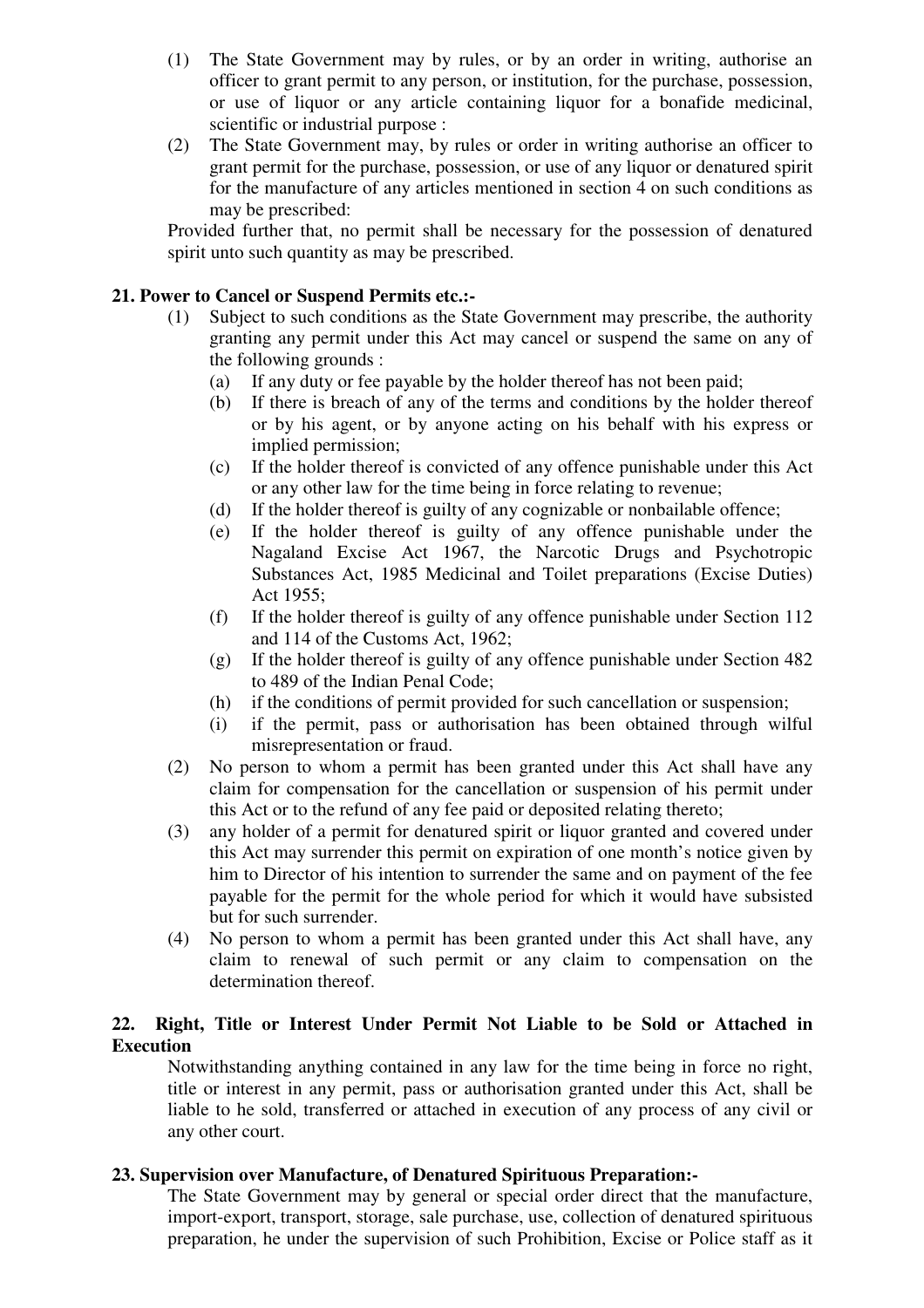may deem proper to appoint, and that the cost of such staff shall be paid to the State Government by the person manufacturing, importing, exporting, transporting, storing, selling, purchasing, using or collecting denatured spirituous preparation;

Provide that, the State Government may exempt any class of persons or institutions from paying the whole or any part of the cost of such staff.

### **2 . Director Entitled to Require Permit Holder to Dispose Stocks:-**

- 24. (1) Notwithstanding the fact that the period during which any permit, pass or authorisation is to be in force has not expired, the Director may require the holder thereof to dispose of his stock of liquor, denatured spirit or its preparation, before such date as may be specified in the order.
	- (2) The Director may also require the owner of the stock of any liquor, denatured spirit or its preparation, who does not hold any valid permit, pass or authorisation for such stock to dispose of the said stock before such date as may be specified in the order and the owner shall comply with the order.
	- (3) Any stock of liquor, denatured spirit or its prepara-tion, left undisposed after the date so specified shall, together with receptacles packages in which it is contained, be liable to forfeiture to the State Government on the order of the Director. On the cancellation or the expiry of the period of any permit, pass or authorisation, the Director may also direct that any stock of any liquor, denatured spirit or its preparation, remaining with the holder of the permit, pass or authorisation, together with receptacles or packages thereof be forfeited to the State Government.
	- (4) If the articles which are forfeited under sub-section (2) are sold Director may, after deducting cost of such sale, order the sale proceeds of such articles be paid to the owner thereof.
	- (5) No direction or order under sub-section ("1), (2), (3) shall be made unless the person, likely to be adversely affected by such direction or order is given reasonable opportunity of being heard, and the reasons are recorded in writing by the Director:

### **CHAPTER-III**

#### **25. Director of Prohibition:-**

The State Government may by notification in the Official Gazette, appoint an officer to be called the Director of Prohibition who subject to the control of the State Government and subject to such general or special orders as the State Government may from time to time make, shall exercise such powers and shall perform such duties and such functions as are conferred upon, by or under the provisions of this Act and shall surprinted the administration and carry out generally the provisions of this Act:

### **26. Prohibition Officers:-**

To aid the Director in carrying out the provisions of this Act, the State Government may appoint such prohibition officers with such designations, and assign to them such powers; duties and functions under this Act, rules or regulations or orders made thereunder, as may be deemed necessary

### **27. Prohibition Council and Committee:-**

- (1) The State Government may, by notification in the Official Gazette, constitute for the State and for such period as it may deem fit, a State Prohibition Council consisting of two or more Officials and Non-Officials as may be prescribed by the State Government. The State Government may also, by like notification, dissolve or reconstitute any such Council.
- (2) The State Government may, by notification in the official Gazette, constitute for a district, or part thereof and for such period as it may deem fit, Prohibition Committees consisting of two or more officials and non-officials. The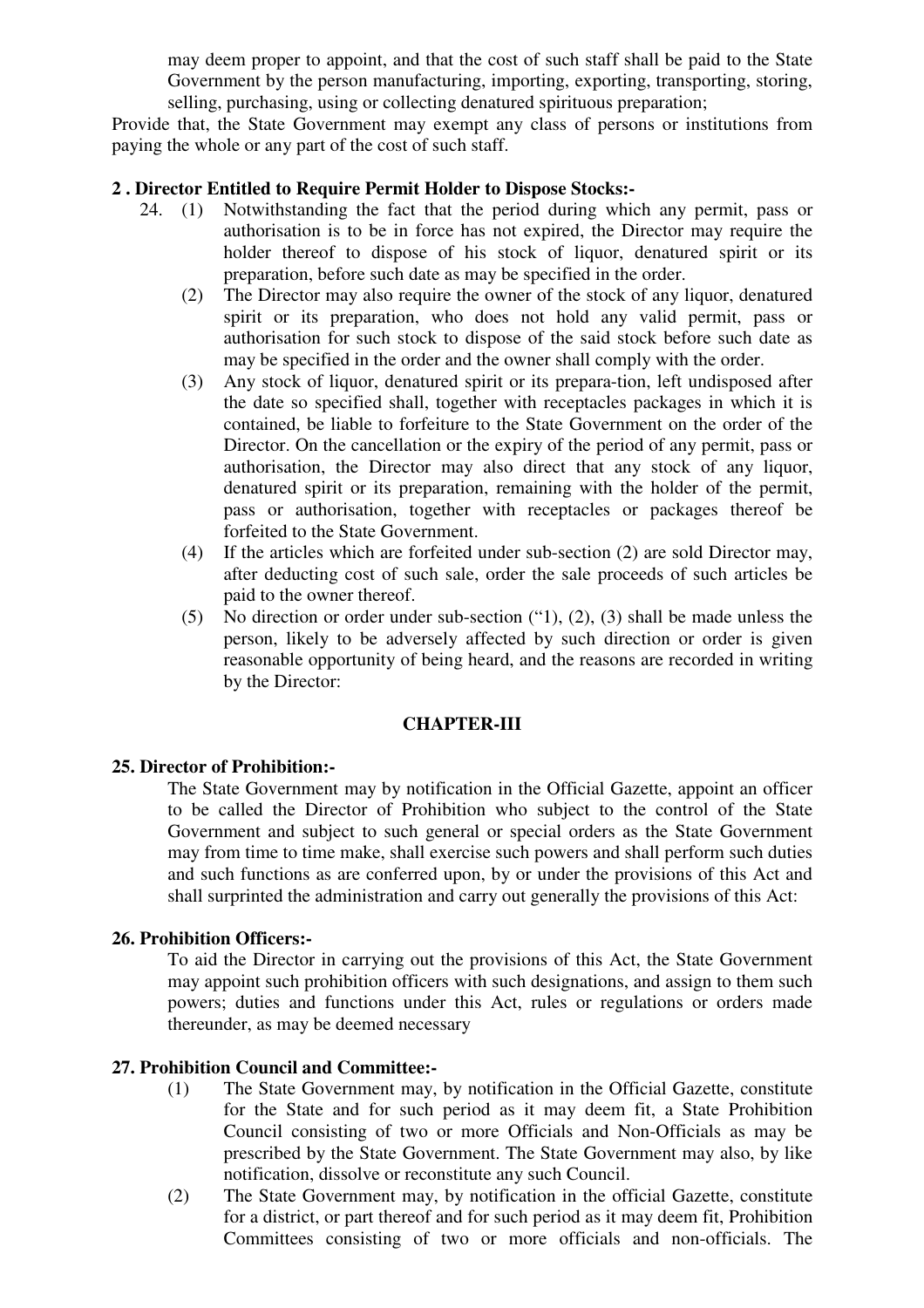Government may also, by like notification, dissolve or reconstitute such Prohibition Committees.

- (3) For the purpose of the Act, the State Government may, by notification in the Official Gazette, appoint any member of a Prohibition Committee by virtue of office or otherwise to be a prohibition Officer and the relation of the officer so appointed to the State Prohibition Council shall be such as may be prescribed.
- (4) The duties to be performed by the State Prohibition Council and Prohibition Committees and the relation between the Council and the Committees shall be as may be prescribed.

### **28. Control of Director over Prohibition Officers and Other Officers:-**

In exercise of their powers and in discharge of their duties and functions under the provisions of this Act or orders made thereunder, all Prohibition Officers and all officers including the officers of the Police and other departments shall, subjects to the general or special orders of the State Government be subordinate to and under the control of the Director and shall be bound to follow such orders as the Director may, from to time make.

### **29. Delegation:-**

- (1) The State Government may delegate any of the powers exercisable by it under this Act to the Director or such other officer as it deems fit.
- (2) Subject to the control and direction of the State Government the powers conferred on the Director or any other officer appointed or invested with powers under this Act may be delegated by him to any of his subordinates.

### **30. Duty of Officers of Government and Local Authorities to Assist:-**

Every officer of the Government and every officer or servant of a local authority, shall be legally bound to assist any Prohibition Officer or police officer or person authorised in this behalf in carrying out the provisions of this Act.

### **31. Landlords and Others to Give Information:-**

Every person who owns or occupies any land or building or who is a landlord of an estate residing in the villages, and the agent of such owner, occupier or landlord of the land, building, or estate, as the case may be, in which there has been any unlawful manufacture of any liquor or any owner of a vessel of vehicle in which liquor is manufactured shall in the absence of reasonable excuse, be bound to give notice of (he same to a Magistrate or to a Prohibition Officer or to a Police Officer immediately after the same have come to his knowledge.

### **32. Investment of Powers of Officer-in-charge of Police Station:-**

32. The State Government may invest any officer of the Excise Department not below the rank of Inspector with the Powers of an Officer-in-Charge of a Police Station for the investigation of offences under this Act.

### **33. Control of Manufacture of Articles Mentioned in Section 4:-**

(1) No manufacturer of any of the articles mentioned in section 4 shall sell, use or dispose of any liquor purchased or possessed for the purposes of such manufacture under the provisions of this Act otherwise than as an ingredient of the articles authorised to be manufactured therefrom. No more alcohol shall be used in the manufacture of any of the articles mentioned in section 4 than the quantity necessary for extraction or solution of the elements contained therein and for the preservation of the articles.

Provided that in the case of manufacture of any of the articles mentioned in section 4 in which the alcohol is generated by a process of fermentation the amount of such alcohol shall not exceed 12 percent by volume.

(2) No person shall-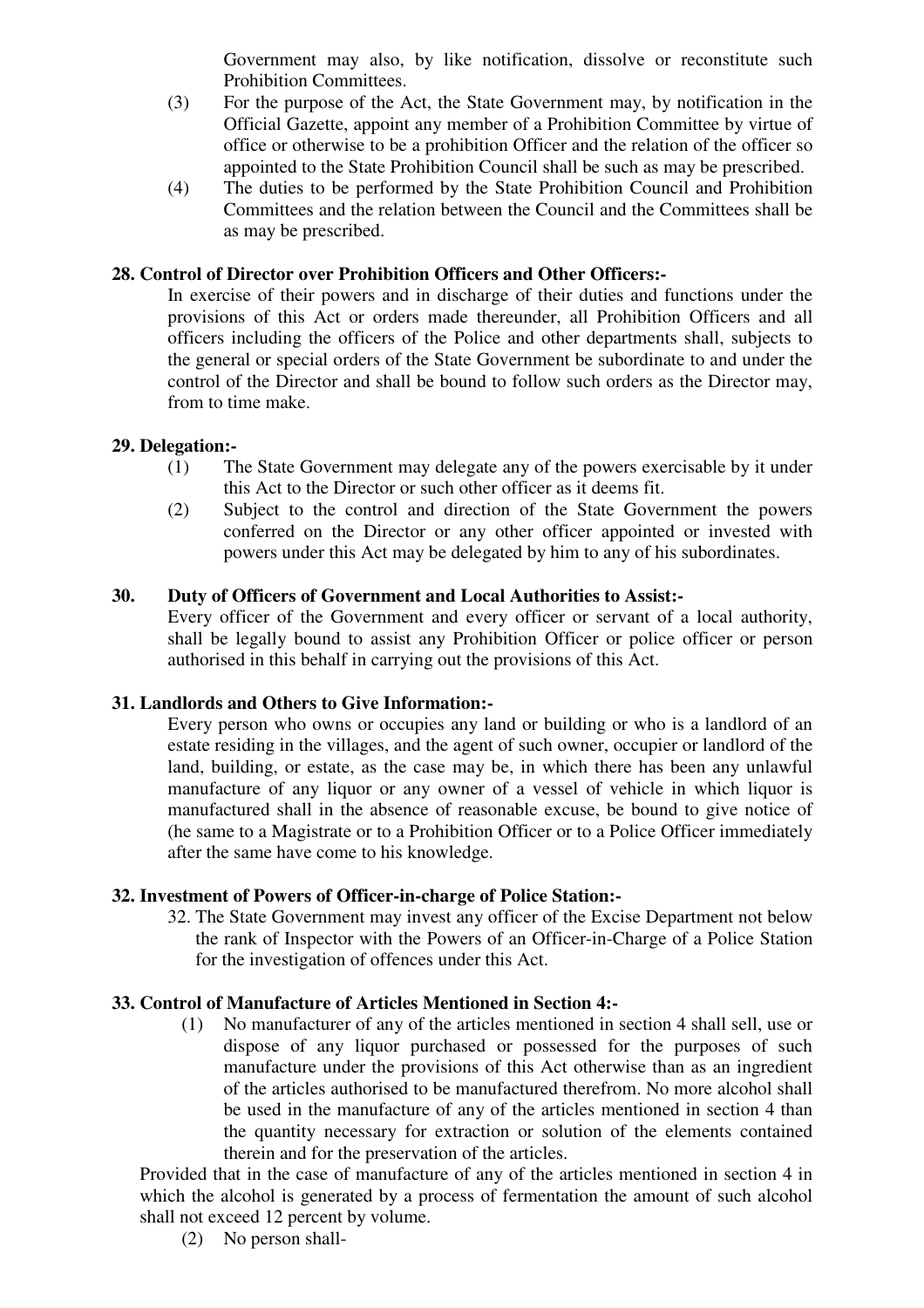- (a) knowingly sell any article mentioned in section 4 for being used as an intoxicating drink, or
- (b) sell any such article under circumstance from which he might reasonably deduce the intention of the purchaser to use them for intoxication.

### **34. Analysis of Articles Mentioned in Section 4:-**

- (1) Whenever the Director has reason to believe that any of the articles mentioned in section 4, does not correspond with the description and limitations provided in section 33. He shall Cause an analysis of the said articles to be made and if upon such analysis it is found that the said articles does not so correspond, he shall give not less than fifteen days notice, in writing to the person who is the manufacturer thereof or is known or believed to have imported or obtained such article, to show cause why the said article, should not be dealt with as liquor, such notice may he served personally or by registered post as the Director may determine, and shall specify the time when, place where, and the name of the officer before whom such person is required to appear.
- (2) If the person fails to show to the satisfaction of the Director or any other officer so named that the said article corresponds with the description and limitations provided in section 33 the Director may, by notification in the Official Gazette, direct that the said article be dealt with as a liquor and thereupon the provisions of this Act relating to liquor shall apply to that article.
- (3) Whenever the Director causes an analysis of an article mentioned in section 4 to be made under sub-section (1) or gives notice thereunder, he may require the person who is the manufacturer there of or who is known or believed to have imported or obtained such articles, not to sell, distribute or otherwise deal with such article, or to remove it from any place without previous permission of the Director, for any period not exceeding three months from the date of such requisition or till the result of the analysis is known and communicated, to him in writing by the Director, whichever is earlier, or as the case may be, till such manufacturer or other person satisfies the Director that the article corresponds to the description and conditions provided in section 33 and thereupon such manufacturer or person shall comply with such requisition during the said period.

### **CHAPTER-IV**

### **35. Issue of Warrant;-**

- (1) A Deputy Commissioner, Additional Deputy Commissioner or a Sub-Divisional Officer (Civil) or a Magistrate of the First Class, or an Officer of the Excise Department not below the rank of a Superintendent Specially empowered by the State Government on this behalf, may issue a warrant for the arrest of any person whom he has reason to believe to have committed an offence whom he has reason to believer to have committed an offence punishable under this Act or the rules thereunder, or for the search. Whether by day or by night, of any buildings, vessels or places in which he has reason to believe that any liquor material, utensil, implement or apparatus, in respect or which an offence punishable under this Act has been comraited, is kept or concealed.
- (2) The Officer to whom a search warrant under sub section (1) is addressed shall have all the powers of an officer under Section 37.

### **36. Power of Entry and Inspection:-**

(1) Any Officer of the Excise Department not below the rank of Assistant Inspector of Excise and any Police Officer not below the rank of sub-Inspector of Police, and any person authorised in this behalf by the State Government who has reason to believe, from personal knowledge or from information received from any person that any liquor material, utensil, implement or apparatus in respect of which an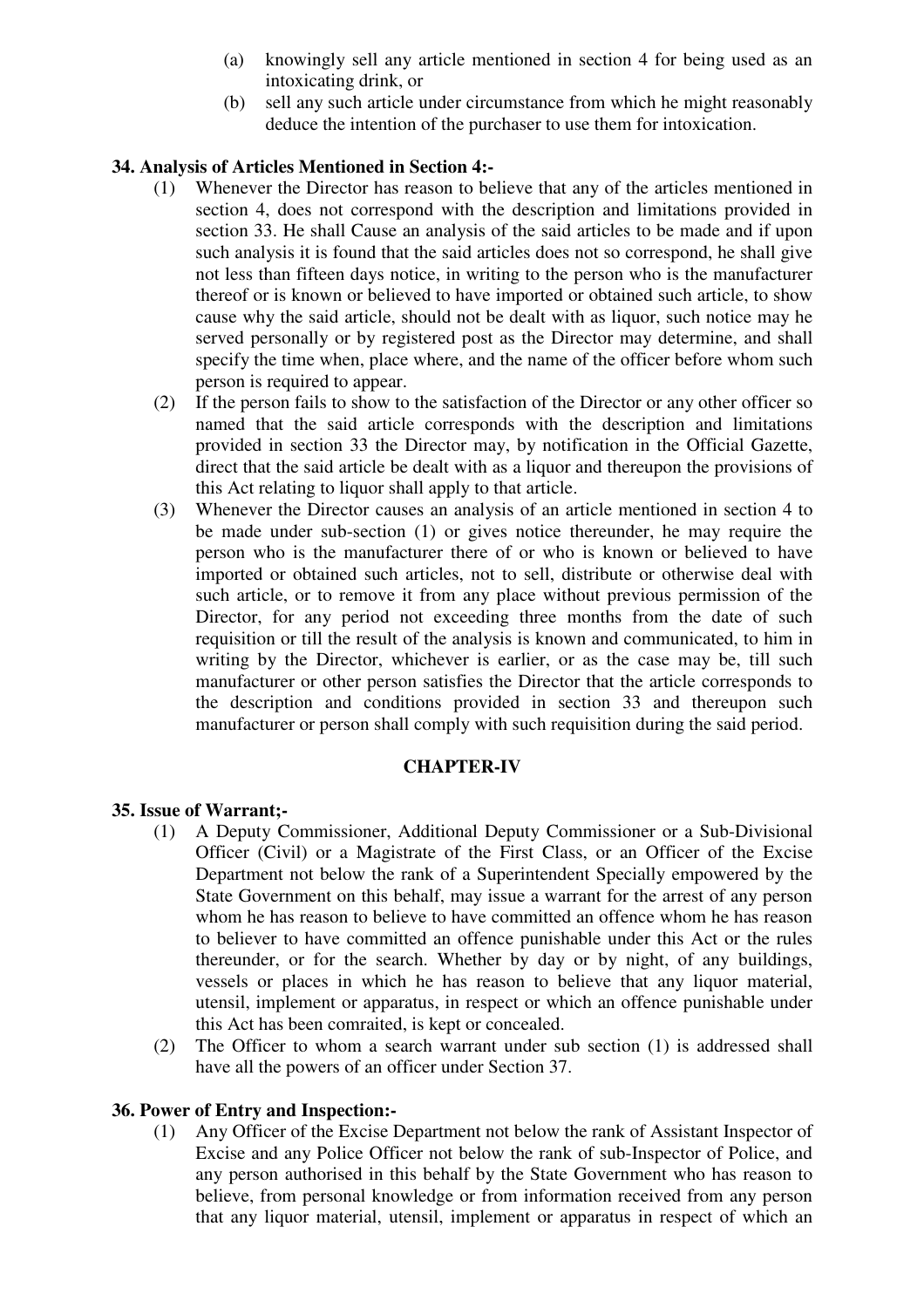offence punishable under this Act or the rule is kept or concealed in any building, vessel, or enclosed placed, may, between sunrise and sunset:

- (a) enter into any such building vessel or place;
- (b) in case of resistance break open any door and remove any other obstacle to such entry;
- (c) seize such liquor, material, utensil, implement or apparatus, and any document or apparatus, or other articles which may furnish evidence of the commission of the offence;
- (d) detain, search and arrest any person whom he has reason to believe to have committed an offence against this Act relating to such liquor, material, utensil, implement or apparatus :

Provided that if such officer has reason to believe that a search warrant cannot be obtained without affording opportunity for the concealment of evidence or facilitate the escape of an offender, he may, after recording the grounds of his belief, enter and search such buildings, vessel or enclosed place at any time between sunset and sunrise.

(2) Where on officer receive down any information under sub- section (1) or records grounds for his belief under the privies thereto, he shall forthwith send a copy thereof to his immediate official superior.

### **37. Power of Seizure and Arrest in Public Places:-**

Any officer of any of the Department referred to in section 36 may

- (a) Seize, in any public place or in transit any liquor, material, utensil, implement or apparatus in respect of which he has reasons to believe that an offence punishable under this Act or the rules made thereunder, has been committed, and along with it, any document or other article which may furnish evidence of the commission of the offence, and
- (b) detain, search and arrest any person whom he has reason to believe to have committed an offence against this Act.

### **38. Mode of Executing Warrants:-**

The provisions of the Code or Criminal Procedure, 1973 shall in so far they are applicable, appeal to warrants and making of searches, arrests and seizures under this Act.

#### **39. Report of Arrest and Seizure:-**

Any, Officer making an arrest or seizure under this Act shall, within twenty-four hours of such seizure and arrest, make a full report of all the particulars of such arrest or seizure to his immediate official su-perior, and produce the arrested person before a magistrate.

#### **40. Disposal of Articles Seized:-**

When anything has been seized under the provisions of this Act by a Prohibition Officer or by an Office-in-charge of a Police Station, or has been sent to him in accordance with the provisions or this Act, such Officer; after such inquiry as may be deemed necessary.

- (a) If it appear that such thing is required as evidence in the case of any person arrested, shall forward it to the Magistrate to whom such person is forwarded for his appearance or by whom bail has been taken,
- (b) If it appears that such thing is liable to confiscation but is not required as evidence as aforesaid, shall send, it with a full report of the particulars of seizure to the Director.
- (c) if no offence appear to have been committed shall return it to the person from whose possession it was taken.

### **41. Confiscation of Articles:-**

Where in the Opinion of the Court an offence, has been committed under this Act, the Court shall pass an order that the liquor, material, utensil, implement or apparatus in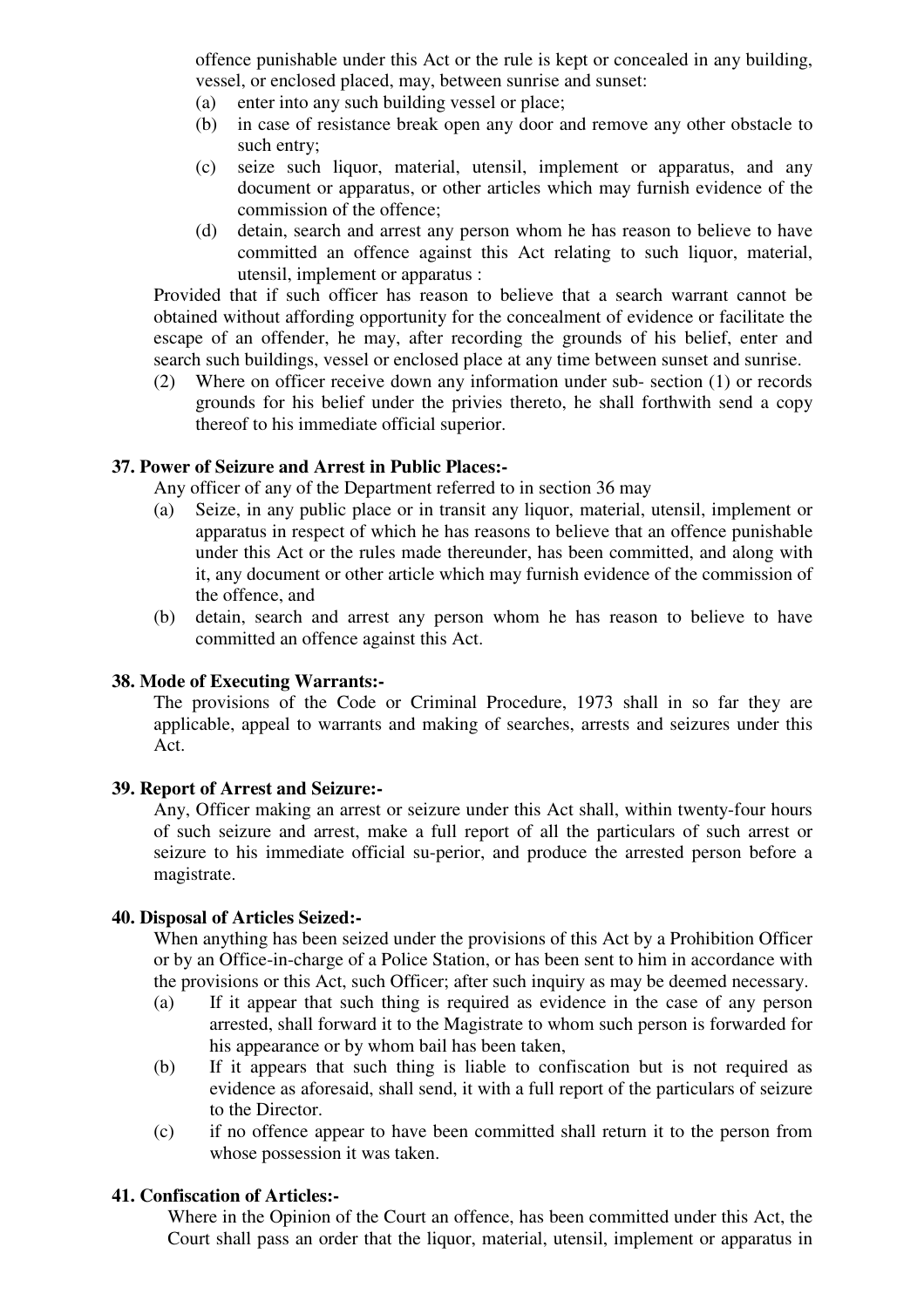respect of, or by means of which the offence has been committed be confiscated whether or not any person has been put on trial or convicted along with all receptacle, packages, vessels animals, carts or other vehicles used or employed, to contain or carry the same, unless for sufficient reasons to be recorded in writing the court directs otherwise.

Provided that any person having lawful claim to any such commodity, articles, animals, or other things aforesaid may file, before the Court a claim in respect thereof within thirty days of such order of confiscation, and if the claim made out to the satisfaction of the Court, the order of confiscation shall be cancelled and the liquor or other things shall be returned to such claimant.

## **42. Offence to be Reported**:-

- 42. Every officer of the State Government, and every officer or servant of a local authority, and the Gaon Hurrah or Assistant Gaon Hurrah of a village shall be bound;
	- (a) to give immediate information at the nearest Police Station or to any officer or person authorised in this behalf of the commission of any offence and of the intention or preparation to commit any offence under this Act which may come to his knowledge;
	- (b) to take all reasonable measures in their power to prevent the commission of any such offence which they may know or have reason to believe is about or likely to be committed.

## **43. Cognizance of Offence:-**

No Court shall take congnizance of an offence under this Act unless a complaint in this regard in made by the Director of Prohibition or any officer authorised by him.

### **44. PENALTY FOR ILLEGAL IMPORT, ETC. OF LIQUOR:-**

Whoever, in contravention of the provision of this Act, or of any rule, regulation or order made or of any pass, permit or authorisation granted thereunder.

- (a) imports or exports any liquor
- (b) manufactures any liquor
- (c) constructs or works any distillery or brewery;
- (d) bottles liquor;
- (e) sells or buys any liquor;
- (f) uses, keeps or has in his possession any materials, utensils, implements or apparatus for the purpose of manufacturing any liquor.

shall on conviction, be punished for each such offence with imprisonment for a term which may extend to three years and also with fine;

Provided that in the absence of special and adequate reasons to the contrary to be mentioned in the judgment of the Court-

- (i) for the first offence, such imprisonment shall not beless than six months, and fine shall not be less than five hundred rupees;
- (ii) for a second offence, such imprisonment shall not beless than nine months, and fine shall not be less than one thousand rupees;
- (iii) for a third or subsequent offences, such imprisonment shall not be less than one year and fine shall not be less than two thousand rupees.

## **45. Penalty For Alteration or Attempting to Alter Denatured Spirit:-**

(l) Whoever in contravention of section 6 alters or attempts to alter any denatured spirit or has in his possession any spirit in respect of which he knows or has reason to believe that any such alteration or attempt has been made shall on conviction be punished with imprisonment for a term which may extend to one year and fine which may extend to one thousand rupees;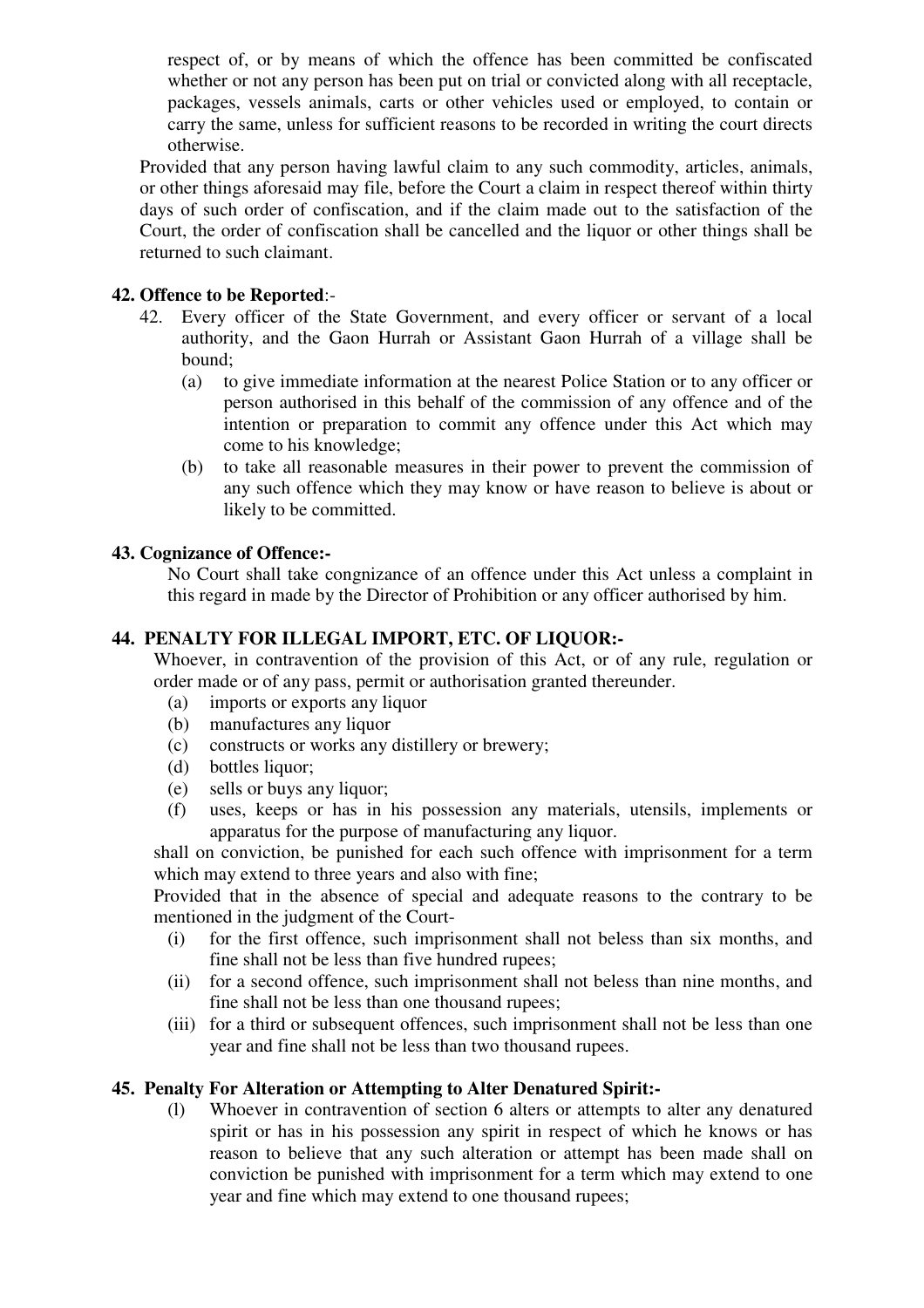Provided that in the absence of special and adequate reason to the contrary to be mentioned in the judgment of the Court, such imprisonment shall not be less than three months and fine shall not be less than hundred rupee.

(2) In prosecutions under this section, it shall be presumed, until the contrary is proved that the alteration or attempt to alter any denatured spirit was done with the intention that such spirit may be used for human consumption as liquor.

### **46. Penalty or Alteration or Attempting to Alter Denatured Spirituous Preparation:-**

(1) Whoever in contravention of section 7 alters or attempts to alter any denatured spirituous preparation or has in his possession any such preparation in respect or which he knows or has reason to believe that any such alteration or attempt has been made shall, on conviction, be punished with imprisonment for a term which may extend to one year and with fine which may be extended to one thousand rupee;

Provided that in the absence of special and adequate reasons to the contrary to be mentioned in the judgment of the Court, such imprisonment shall not be less than three months and fine shall not be less than five hundred rupees.

(2) In prosecutions under this Section it shall be presumed, until the contrary is proved, that the alteration or attempt to alter any denatured spirituous preparation was done with the intention that it may be used for human consumption as liquor.

## **47. Penalty For Contravention of Provision Regarding Prescriptions;-**

Whoever-

- (a) not being a registered medical practitioner issues a prescription for intoxicating liquor or
- (b) being a registered medical practitioner.
	- (i) prescribes liquor in contravention of the provisions of section 8 or
	- (ii) fails, without reasonable excuse, to State in the prescription for liquor the particulars required by Section 8 to be Stated therein, or
	- (iii) fails to preserve such prescription, or a copy thereof, for the period for which it is required by that section to be preserved, shall on conviction, be punished with imprisonment for a term which may extend to six months or with fine which may extend to one thousand rupees or with both.

## **48. Penalty For Manufacturing Article Mentioned in Section 4 in Contravention of the Provisions of Section 33**:

- (1) Whoever in contravention of the provisions of section 33,
	- (a) manufactures, imports or exports any article mentioned in section 4, or
	- (b) sells, uses or disposes of any liquor other than an ingredient of any article mentioned in section 4 or
	- (c) uses more alcohol in the manufacture of any of the articles mentioned in section 4 than the quantity necessary for extraction or solution of the elements contained therein and for the preservation of such article, or,
	- (d) knowingly sells any such article for being used as liquor or sells any such article under circumstances from which it might reasonably deduce the intention of the purchaser to use them for such purpose, shall, on conviction, be punished with imprisonment for a term which may extend to one year or with fine or with both.
- (2) No person who has been convicted for any offence under this Act or has paid any sum of money under this Act by way of composition for such offence shall be entitled to manufacture, import or to sell any article mentioned in section 4 for a period of one year from the date of such conviction or payment, and any person who imports, manufactures or sells any such article in contravention of this Subsection shall be liable to the same punishment as is provided for an offence punishable under section 44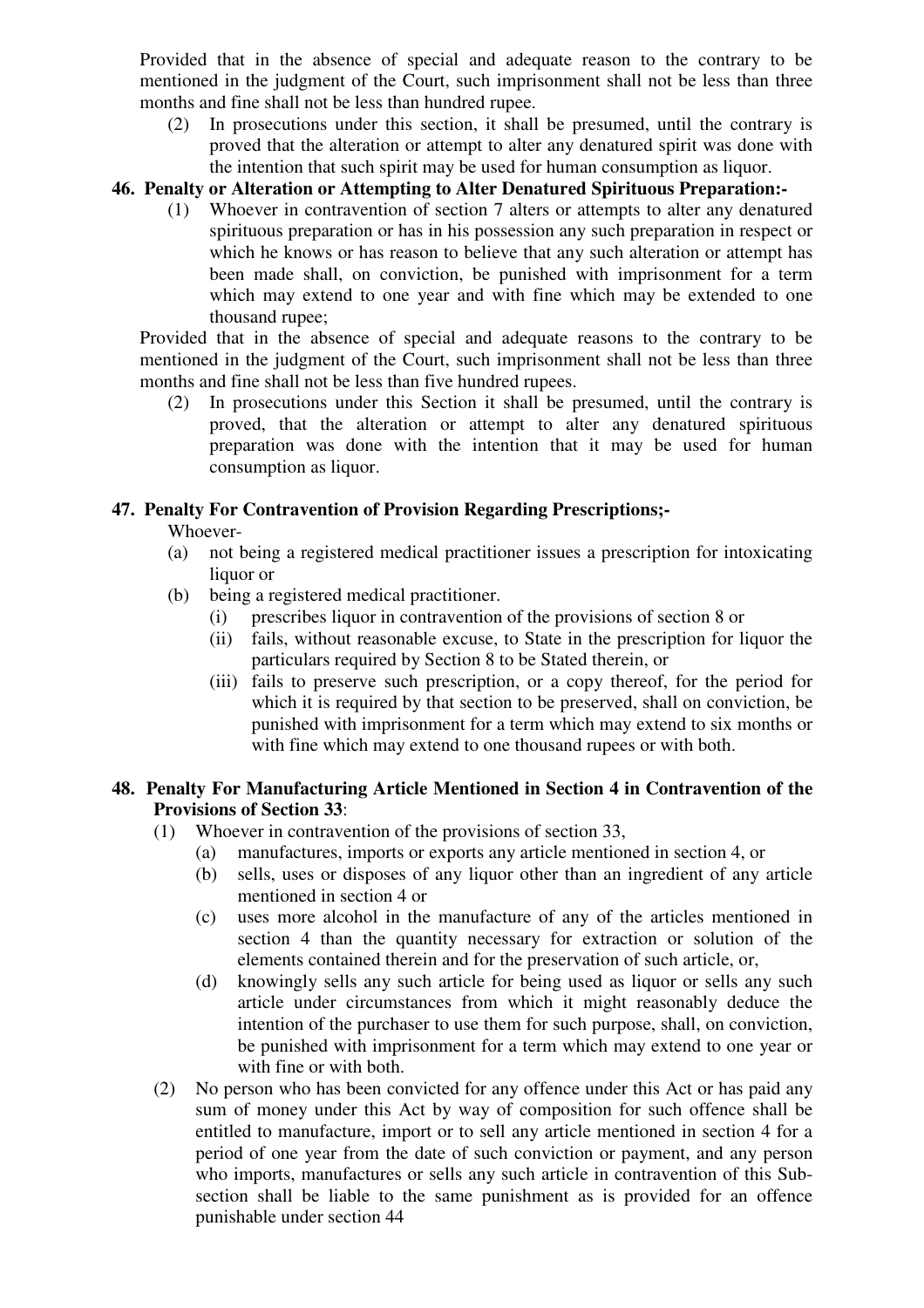## **49. Penalty For Failure to Satisfy the Director Under Section 33**:

- (1) If the manufacture of any of the articles mentioned in section 4 fails to show to the satisfaction of the Director that the article corresponds to the descriptions and limitations provided in section 33 his licence for the purchases, use or possession of liquor for the manufacture of such article shall be revoked.
- (2) Any person who fails to comply with any requisition made by the Director under sub-section (2) of section 34 shall, on conviction, be punished with imprisonment for a term which may be extended to one year or with fine or with both.

# **50. Penalty For Possessing etc., Denatured spirit or its Preparations in Contravention of Provision of Section 11 and 12:**

Whoever-

- (a) in contravention of the provisions of section 11 possesses, without a permit, any denatured spirit or its preparation in excess of the quantity prescribed under that section, or
- (b)in contravention of the provisions of section 12 manufactures, sells, bottles for sale or imports, exports or transports any denatured spirit or its preparation, or drinks any denatured spirituous preparation, shall on conviction, be punished-
	- (i) for the first offence, with imprisonment for a term which may extend to six months and with fine which may extend to one thousand rupees

Provided that in the absence of special and adequate reasons to the contrary, to be mentioned in the judgment of the Court, such imprisonment shall not be less than five hundred rupees:

(ii) for a second offence, with imprisonment for a term which may extend to two years and with fine which may extend to two thousand rupees:

Provided that, in the absence of special and adequate reasons to the contrary to be mentioned in the judgment of the Court, such imprisonment shall not be less that six months and the fine shall not be less than one thousand rupees;

(iii) for a third or subsequent offences, with imprisonment for a term which may

extend to two years and with fine which may extend to two thousand rupees; Provided that, in the absence of special and adequate reasons to the contrary to be mentioned in the judgment of the Court, such imprisonment shall not be less than nine months and fine shall not be less than one thousand rupees.

## **51. Penalty For Opening etc. of Common Drinking House;**

Whoever, being the owner or occupier or having, the use of any house, room enclosures, space, vessel, vehicle or place, knowingly permits it to be used for the commission, by any other person, of an offence punishable under this Act or the Rules made thereunder, shall be punished with imprisonment for a term which may extend to six months but not less than one month and with fine which may extend to five hundred rupees but not less than fifty rupees:

## **52. Penalty For Printing or Publishing Advertisement in contravention of Provision of Act, etc. :**

Whoever, in contravention of the provisions of this Act, or of any Rule, Regulation or Order made thereunder prints, or publishes in any newspaper, news sheet, book, leaflet, booklet, or any single or periodical publication or otherwise displays or distributes any advertisements of other matte.

- (a) which solicits the use of or offers any liquor, or
- (b) which is calculated to encourage or incite any individual or class of individuals or the public generally to commit an offence under this Act, or to commit a breach of, or to evade the provisions of, any, rule, regulation or order made thereunder or of the conditions of a permit, pass or authorization granted thereunder, shall, on conviction, be punished with imprisonment for a term which may extend to six months or with fine which may extend to five hundred rupees or with both.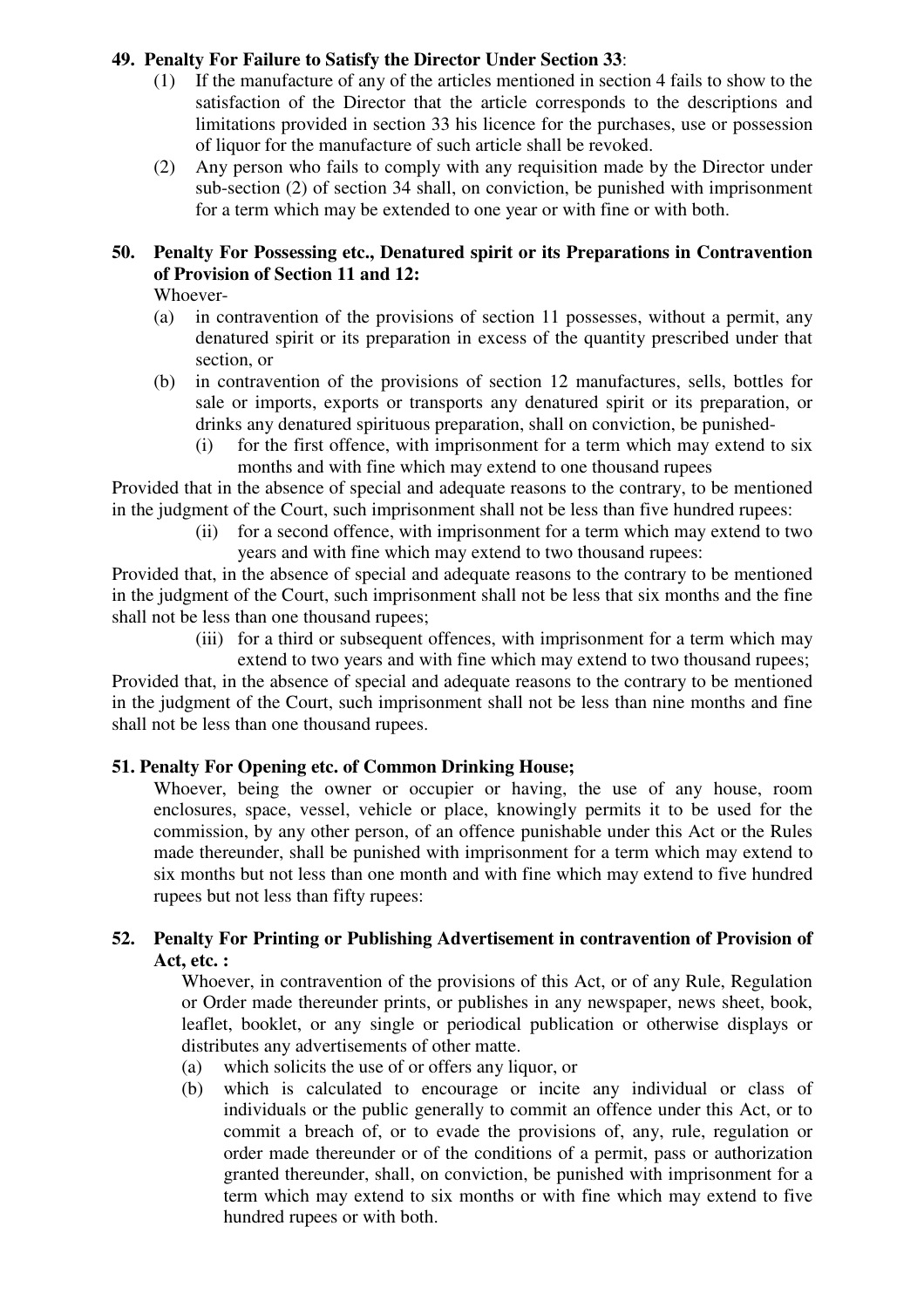### **53. Penalty For Inciting or Encouraging Certain Offence etc.**

- 53. Whoever, in contravention of the provisions of this Act. or any Rule, Regulation or Order made thereunder,
	- (a) solicits the use of or offers any liquor, or
	- (b) does ,any act which is calculated to incite or encourage any individual or a class of individuals or the public generally to commit an offence under this Act or to commit a breach of any Rule. Regulation or Order made thereunder or con-ditions of a permit pass or authorisation granted thereunder, shall on conviction, be punished with imprisonment for a term which may extend to six months or with fine which may extend to one thousand rupees or with both.

### **54. Penalty For Contravention or Provisions of Section 18:**

Whoever, in contravention of provisions of section 18.

- (a) drinks in a public place or an institution to which the public may have access,
- (b) allows the use or consumption of any quantity of I liquor possessed by him to any other person, shall, on consumption, be punished for every such of-fence with imprisonment which may extend to six months or with fine which may extend to two thousand rupees, or with both.

## **55. Penalty For Neglect to Keep Measures, etc.:**

Whoever, in contravention of the provisions of this Act, rule or regulation or order or condition of any permit or pass granted under this Act,:

- (a) neglects to supply himself, with measures and weights for measuring and weighing any liquor or with instruments for testing the strength of liquor or keep the same in good condition, or
- (b) refuses to measure, weight or test any liquor in his possession or to have it, weighed, measured or tested shall, on conviction, he punished for each offence with fine which may extend to two hundred rupees.

## **56. Penalty For Misconduct By Permit Holder:**

Whoever, being the holder of a permit, pass or authorization granted under this Act. or a person in the employ of such holder or acting with his ,express or implied permission on his behalf;

- (a) fails to produce, permit, pass or authorisation on demand by a Prohibition Officer or any other officer duly empowered if such, permit, pass Or authorisation is in his possession or control, or
- (b) wilfully does or omits to do anything in contravention of any rule, regulation or order made under this Act, shall, on conviction, be punished for each such offence with imprisonment for a term which may extend to six months or with fine which may extend to five hundred rupees or with both.

### **57. Liability For Acts of Servants**:

The holder of a permit, pass or authorization granted under this Act shall be responsible as well as the actual offender, for any offence committed by any person in his employ or acting with his express or implied permission on his behalf under the provisions of this Act as if he himself had committed the same, unless he shall establish that all due and reasonable precaution were exercised by him to prevent the commission of such offence:

Provided that no person other than the actual offender shall be punished with imprisonments except in default of payment of fine.

### **58. Penalty For Attempts or Abetment**:

Whoever, attempts to commit or abets the commission of an offence under this Act shall, on conviction, be punished for such attempt or abetment with the same punishment as is provided for the principal offence.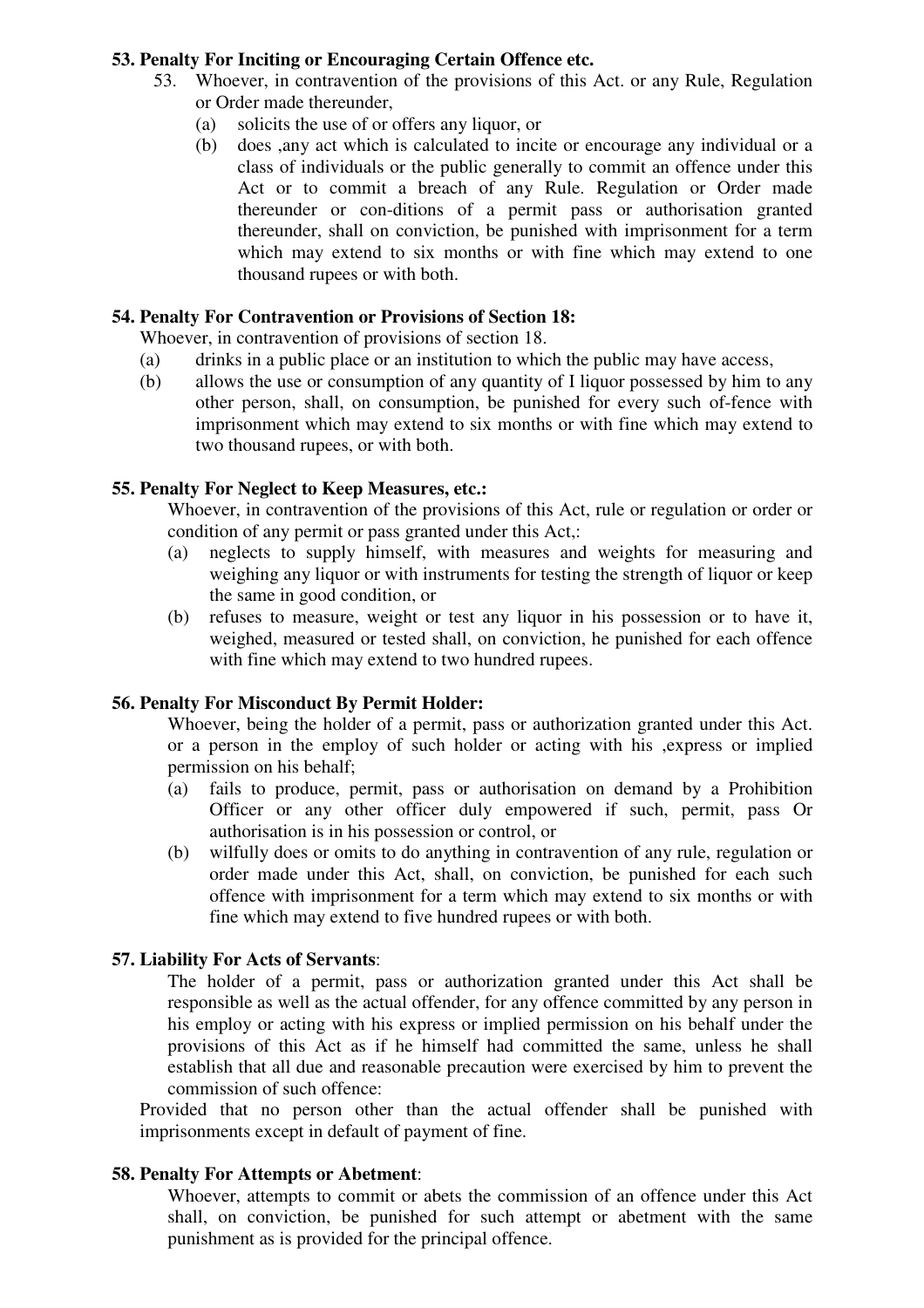### **59. Breach of Licence, Permit, etc. to be an Offence:**

- (1) In the event of any breach by the holder of any permit, pass or authorisation granted under this Act or by his servants or by any person acting with his express or implied permission on his behalf of any of the terms or conditions of such permit, pass or authorization such holder shall, in addition to the cancellation or suspension of the permit, pass or authorisation granted to him, be punished on conviction with imprisonment for a term which may extend to six months or with fine which may extend to five hundred rupees or with both unless it is proved that all due and reasonable precautions were exercised by him to prevent such breach.
- (2) Any person who commits any breach shall, whether he acts with or without the permission of the holder of the permit, pass or authorisation be liable to the same punishment,

### **60. Penalty For Conspiracy**:

When two or more persons agree-

- (a) to commit or cause to be committed any offence under this Act, or
- (b) to commit a breach of a condition of a permit, pass or authorisation, each of such persons shall on conviction be punished with imprisonment for a period which may extend to two years or with fine which may extend to two years or with fine which may extend to one thousand rupees or with both.

#### **61. Penalty For Being Drunk And For Disorderly Behaviour:**

- (1) Whoever on any street or through fare or public place or in any place to which the public have or are permitted to have access is drunk and incapable of taking care of himself, or behave in a disorderly manner under the influence of drink, shall on conviction
	- (a) for the first offence be punished with imprisonment for a term which any extend to, one month and with fine which may extend to two hundred rupees;

Provided that in the absence of special and adequate reasons to the contrary to be mentioned in the judgments of the Court, such imprisonment shall not be less than seven days and fine twenty five rupees; and

(b) for subsequent offence be punished with imprisonment for a term which may extend to six months and with fine which may extend to five hundred rupees;

Provided that in the absence of special and adequate reasons to the contrary to be mentioned in the judgments of the Court, such imprisonment shall not be less than one month and fine shall not be less than one hundred rupees;

(2) In prosecution for an offence under sub-section (1), it shall be presumed until the contrary is proved that the person accused of the said offence has drunk liquor for the purpose of being intoxicated and not for medicinal purpose.

### **62. Penalty For Chemist, Druggist or APO Thecary For Allowing his Premises to be Used For Purpose of Consumption of Liquor:**

A chemist, druggist, apothecary or keeper of a dispensary who allows any liquor, which has not been bonafide medicated for medicinal purpose according to the prescription of a registered medical practitioner or any intoxicating drug to be consumed on his business premises by any person, shall on conviction be punished with imprisonment for a term which may extend to six months, or with fine which may extend to one thousand rupees, or with both.

### **63. Penalty For Issuing False Prescription:**

If a registered medical practitioner issue a prescription with the intention that such prescription shall be used by the person to whom it is issued for the purpose of consuming liquor, in contravention of the provision of this Act, or Rule, Regulation or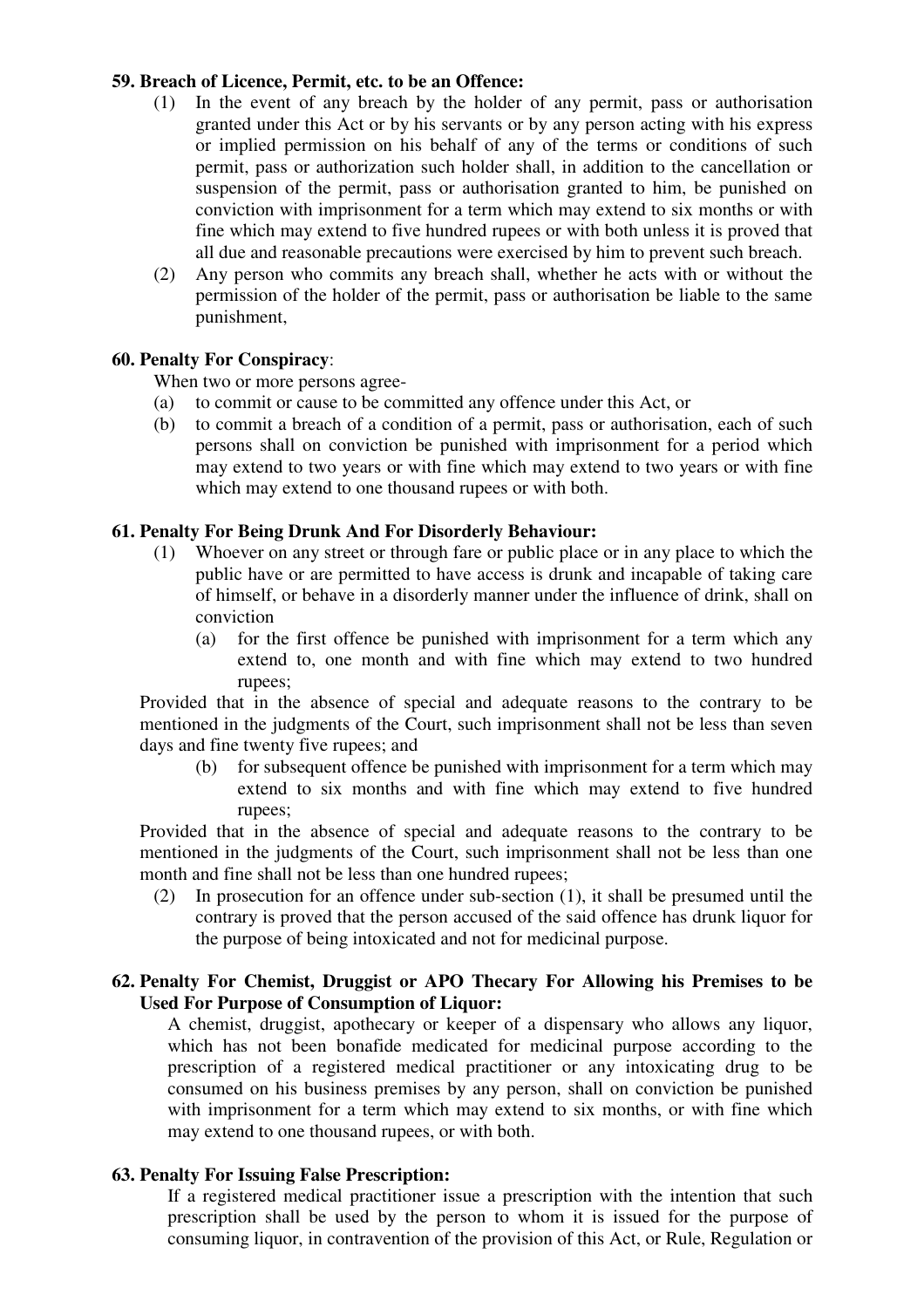Order made thereunder or any permit pass or authorisation granted under this Act, he shall, on conviction, be punished with imprisonment for a term which may extend to six months or with fine which may extend to one thousand rupees or with both.

### **64. Penalty For Maliciously Giving False Information**:

Any person who maliciously and falsely gives information to any person exercising powers under this Act leading to a search, seizure, detention or arrest shall, on conviction be punished with imprisonment for a term which way extend to six months or with fine which may extend to one thousand rupees or with both.

### **65. Penalty For Offences Not Otherwise Provided For:**

65. Whoever is guilty of any wilfull act or intentional ommission in contravention of the provisions of this Act, or any Rule, Regulation or Order made thereunder or of any permit, pass or authorization granted under this act, and if such act or ommission is not otherwise made an offence under this Act, shall, on conviction, be punished, with the imprisonment for a term which may extend to six months or with fine which may extend to five hundred rupees or with both.

### **66. Demand For Security For Abstaining From Commission of Certain Offences**:

- (1) Whenever any person is convicted of an offence punishable under this Act, the Court convicting such person may, at the time of passing the sentence on such person, order him to execute bond for a sum proportionate to his means with or without sureties to abstain from the commission of offences punishable under the provisions of this Act during such period not exceeding three years as it may direct.
- (2) The bond shall be in such form as may be provided under the provisions of the Code of Criminal procedure, 1973 and the provisions of the said Code shall, in so far as they are applicable, apply to all matters connected with such bonds as if it were a bond to keep the peace ordered to be executed under section 106 of the said Code.
- (3) If the conviction is set aside in appeal the bond so executed shall become void.

### **67. Demand of Security for Good Behaviour:**

- (1) Whenever a Deputy Commissioner, Additional Deputy Commissioner or of Sub-Divisional Officer (Civil) receives information that any person within the local limits of his jurisdiction habitually commits or attempts to commit or abets the commission of an offence punishable under this Act, such Magistrate may require such person to show cause as to why he should not be ordered to execute a bond, with sureties, for his good behaviour for such period not exceeding three years as the Magistrate may direct.
- (2) The provisions of the Code of Criminal Procedure, 1973, shall in so far as they are applicable apply to proceedings under sub section (1) as if the bond referred to therein was a bond required to be executed under section 110 of the said Code.

### **68. Execution of Bonds in Respect of Minors:**

If any person in respect of whom a bond is ordered to be executed under sections 66 or 67 is a minor, the bond shall be executed by his guardian.

### **69. Punishment For Vexatious Search, Seizure or Arrest:**

- Any Officer or person exercising powers under this Act, who-
- (a) maliciously enters or searches or causes to be entered or searched, any building or house or similar dwelling place or
- (b) vexatiously and unnecessarily seizes the property of any person in the pretence so seizing or searching for anything liable to confiscation under this Act; or
- (c) vexatiously and unnecessarily details searches or arrest any person; or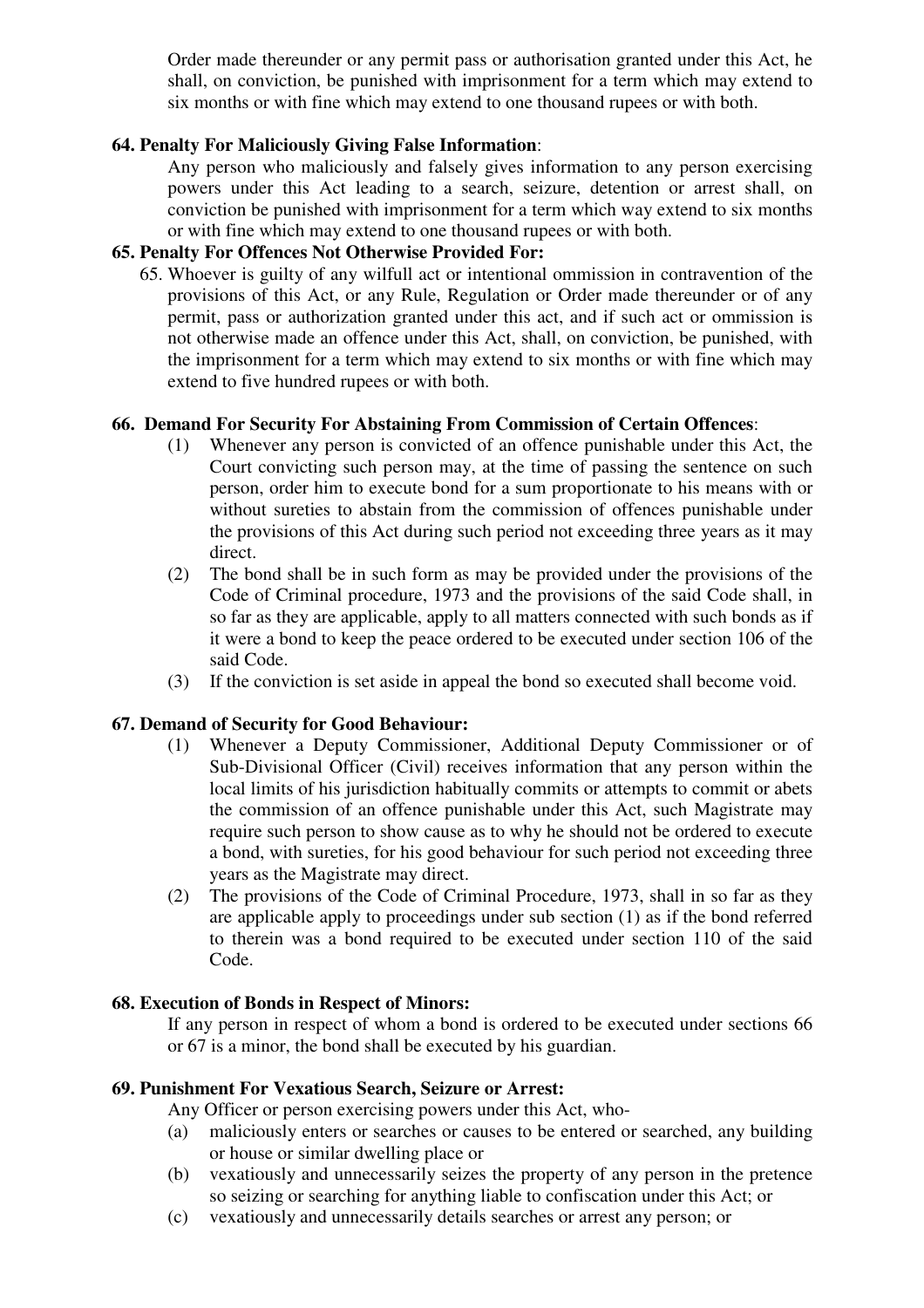(d) in any other way maliciously exceeds or abuses his lawful powers, shall, on conviction, be punished with imprisonment for a term which may extend to one year or with fine which may extend to one thousand rupees or with both.

### **70. Things Liable to Confiscation:**

- (1) whenever any offence punishable under this Act has been committed.
	- (a) Any liquor, materials, utensil, implement or apparatus, in respect of which the offence has been committed, or
	- (b) Where, in the case of an offence of illegal import, export or transport, the offender has attempted to import, export or transport any liquor or denatured spirit, in contravention of the provisions of this Act, rule, regulation or order or in breach of a condition of a permit, pass or authorisation, the whole quantity of such liquor denatured spirit which he has attempted to import-export or transport.
	- (c) Where, in the case of an offence of illegal sale, the offender has in his lawful possession any liquor, other than in respect of which an offence has been committed, the whole of such other liquor, shall be confiscated by the order of the Court.
	- (2) Any receptacle package or covering in which any of the articles liable to confiscation under sub-section (1) is found and the other contents of such receptacle, package or covering and the animals, carts, vessels or other conveyances used in carrying any such article shall like-wise be liable to confiscation by the order of the Court,

### **71. Return of things Liable to Confiscation to Bonafide Owners:**

When during the trails of a case for an offence under this Act, the Court decides that anything is liable to confiscation under the foregoing section, the Court may, after hearing the person, if any, claiming any right thereto and the evidence if any, which he produce in support of his claim, order confiscation or in the case of any article other than liquor give the owner an opinion to pay fine as the court deems fit in lieu of confiscation:

Provided that no animals, cart, vessel, vehicle or other conveyance shall be confiscated if the owner thereof satisfies the court that the' he had exercised due care in preventing the commission of the offence.

### **72. Procedure on Confiscation**:

When an offence under this Act has been committed and the offender is not known or cannot be found or when anything liable to confiscation under this Act is found or seized, the Director, or Deputy Commissioner or any other officer authorised by the State Government in this behalf may make an inquiry and if after such inquiry he is satisfied that an offence has been committed may order the thing found to he confiscated :

Provided that no such order shall be made before the expiry of one month form the date of seizure, or without hearing the person if any, who claim any right thereto and the evidence, if any, which he produces in support of his claim.

### **73. Power of Director etc., to Order Sale or Destruction of Articles:**

If the thing in question is liable to speedy and natural decay, or if the Director, Court or the officer authorised by the State Government in this behalf is of opinion that the sale would be for the benefit to the owner, the Director, Court or the officer may, at any time, direct it to be sold and the provisions of section 24 shall apply so far as may be to the net proceeds of the sale:

Provided that, where anything is liable to speedy and natural decay, or is of trifling value, the court or the Officer concerned may order such thing to be destroyed, if in its or his opinion such order is expedient in the circumstances of the case.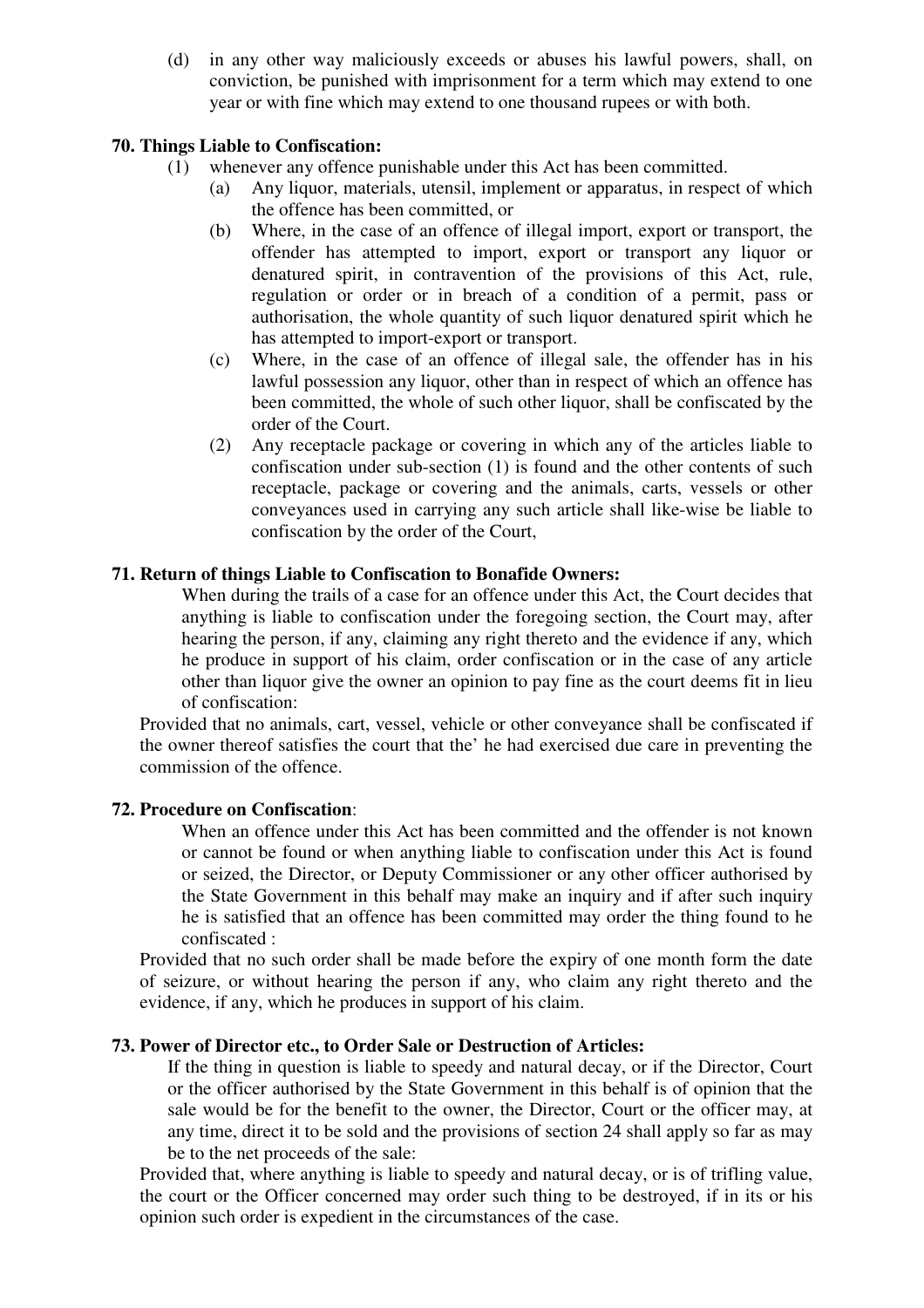### **74. Forfeiture of Publication Containing Advertisement, Soliciting Use of Liquor:**

- (1) Where any newspaper, news-sheet, book, leaflet, booklet or other publication wherever printed or published appears to the State Government contain any advertisement soliciting the use of, or offering any liquor, the State Government may, by notification in the Official Gazette, declare every copy of such newspaper, news-sheet, book, leaflet, booklet or other publication to be forfeited to the State Government, and there upon any Police Officer may seize the same wherever found in the State. Any Magistrate may, by warrant authorize any Police Officer not below the rank of Sub-Inspector to enter upon and search for the same In any premises where any copy of such issue or any such newspaper, news-sheet, book, leaflet booklet or other publication may be or may be reasonably suspected to be. Every warrant issued under this section shall be executed in the manner provided for the execution of search warrants under the Code of Criminal Procedure, 1973.
- (2) The declaration of the State Government under this Section shall be final and shall not be questioned in any Court.

### **75. Presumption to the Commission of Offence in Certain cases:**

- (l) In prosecutions under any of the provisions of this Act,. it shall be presumed without further evidence, until the contrary is proved, that the accused person has committed an offence under this Act in respect of liquor, or any still, utensil, implement or apparatus, whatsoever for the manufacture of liquor or any materials which have undergone any process towards the manufacture of any liquor has been manufactured, for the possession of which he is unable to account satisfactorily.
- (2) Where in any trail for an offence of manufacture liquor and using a still for such purpose in contravention of the provisions of this Act, it is proved that the accused person was present by the side of the Still while it was working or that he was the owner or occupier having the care wherein such still was used, then the burden of proving that the accused person had not used, or had not abetted in using the still for manufacturing liquor shall be on the accused person and the Court shall, in the absence of such proof presume to the contrary.

### **76. Compounding of Offence:**

- (1) All offence under this Act shall be compoundable.
- (2) No offence shall be compounded if by reason of previous conviction liable either to enhanced punishment or to punishment of different kind for such offence.

## **77. Appeals**:

- (1) All orders passed by any Prohibition Officer other than the Director under this Act, shall be appeal able to the appeal able to the Director at any time within sixty days from the date of the order complained of.
- (2) All orders passed by the Director shall be appeal able to the State Government at any time within ninety days from the date of the order complained of:

Provided that no appeal shall lie against on order passed by the Director on appeal,

(3) Subject to the foregoing provisions, the rules which the State Government may make in this behalf shall apply to appeals under this section.

### **78. Revision**:

The State Government may call for and examine the record of any proceeding before any Prohibition Officer, including that relating to the grant or refusal of a permit or authorization under this Act, for the purpose of satisfying itself as to the correctness, legality or propriety of any order passed and as to the regularity of, any such proceeding and may, when calling for such record, direct that the order be not given effect to pending the examination of the record. On examining the record, it may either annul, reverse, modify or confirm such order, or pass such other order as it may deem fit.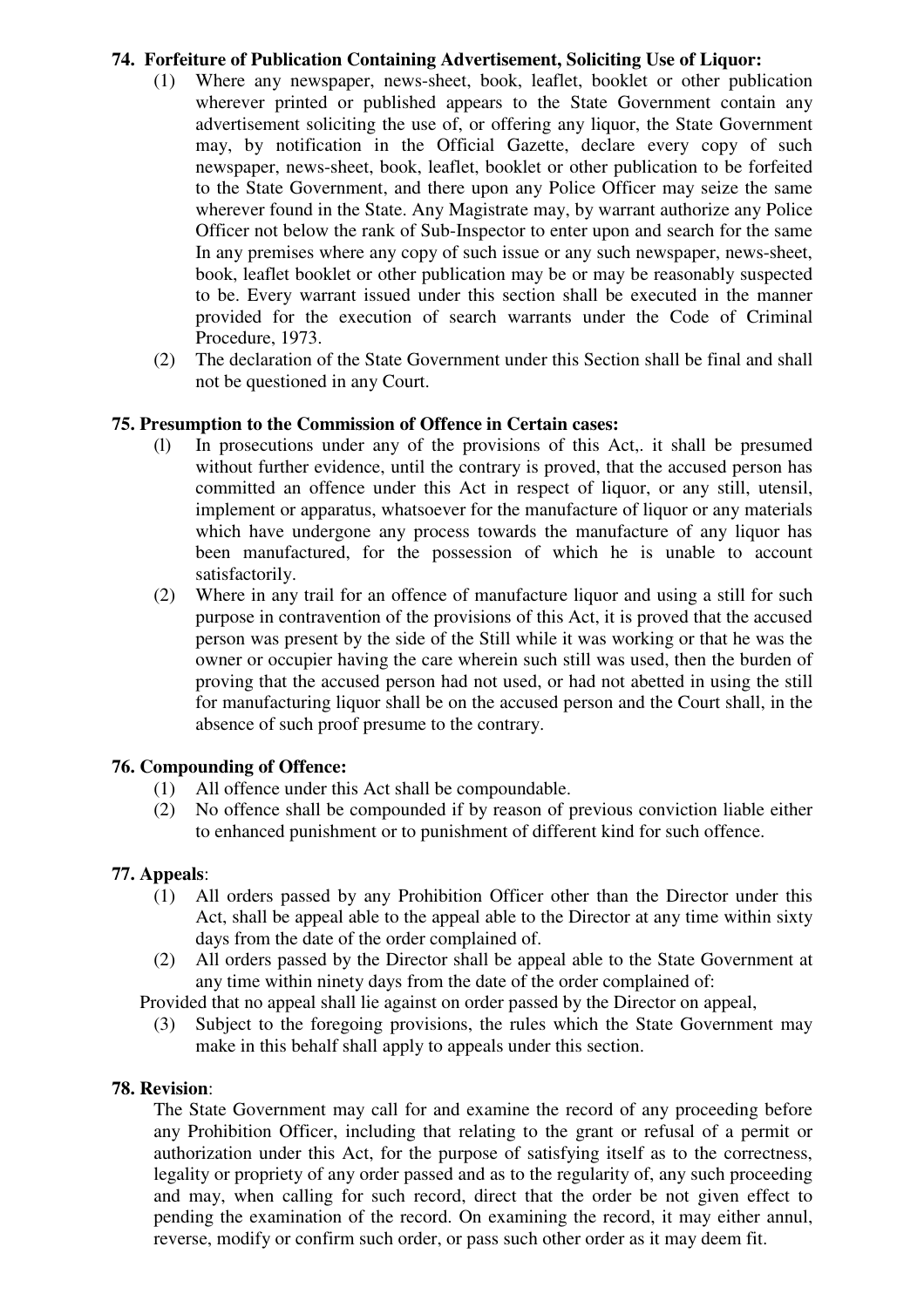## **CHAPTER V**

## **79. Repeal And Saving**

- (1) The provisions of the Nagaland Excise Act, 1967, in so far as they are inconsistent with the provisions of this Act shall stand repealed.
- (2) All powers, rights and duties given by this Act shall be in addition to and not in derrogation of any other powers, rights and duties conferred by any Act, Law or Custom and all such other powers, rights and duties may be exercised and put in force in the same manner by the same authority as if this Act has not been passed.

## **80. Power of the State Government to Make Rules:**

- (1) The State Government may make rules for the purpose of carrying out the provisions of this Act,
- (2) In particular and without prejudice to the generality of the foregoing powers the State Government may make rules.
	- (i) Regulating the delegation of any powers by the Director, or by any other Prohibition Officer;
	- (ii) Regulating the import, export, transport, collection, sale, purchase, bottling, consumption, use or possession of liquor or denatured spirit or its preparation;
	- (iii) Regulating the manufacture of denatured spirituous preparation;
	- (iv) Regulating the grant, suspension or cancellation of permits, passes or authorizations for the import, export, transport, collection, sale purchase, possession, manufacture, bottling consumption, use of any of the above mentioned articles.
	- (v) Regulating the periods and localities for which the permit may be granted for the wholesale or retail vend of any of the above articles mentioned.
	- (vi) Prescribing the restrictions under which and the conditions on which any permit, pass or authorization may be granted including:
		- (a) the prohibition of the admixture with any liquor of any substance deemed to be noxious or objectionable;
		- (b) the prohibition of sale of denatured spirit denatured spirituous preparation, except for cash;
		- (c) the prescription of the days and hours during which any premises mayor may not be kept open and provisions for the closure of such premises.
		- (d) the prescription of the accounts to be maintained and the returns to be submitted by permit holders;
		- (e) the regulation or prohibition of the transfer of permit
	- (vii) (a) declaring the processes by which spirits shall be denatured;
		- (b) for causing such spirits to be denatured through the agency or under the supervision of the Government Officers and for the payment of charge for such supervision.
		- (c) for ascertaining whether such spirits have been denatured.
	- (viii) Prohibiting and regulating the employment by the permit holder of any persons to assist him in his business in any capacity whatsoever,
	- (ix) Prescribing the persons or classes of persons to whom any liquor or denatured spirituous preparation, mayor not be sold or who may not be allowed to sell, purchase or use any of these articles:
	- (x) Prescribing the mount of security to be deposited by the holder of any permit, pass or authorization for the due performance of the conditions for the same.
	- (xi) Providing for the maintenance by the holders of permits, passes or authorization of the registers of sales, purchase, possession, consumption or use and the particulars to be entered in the register;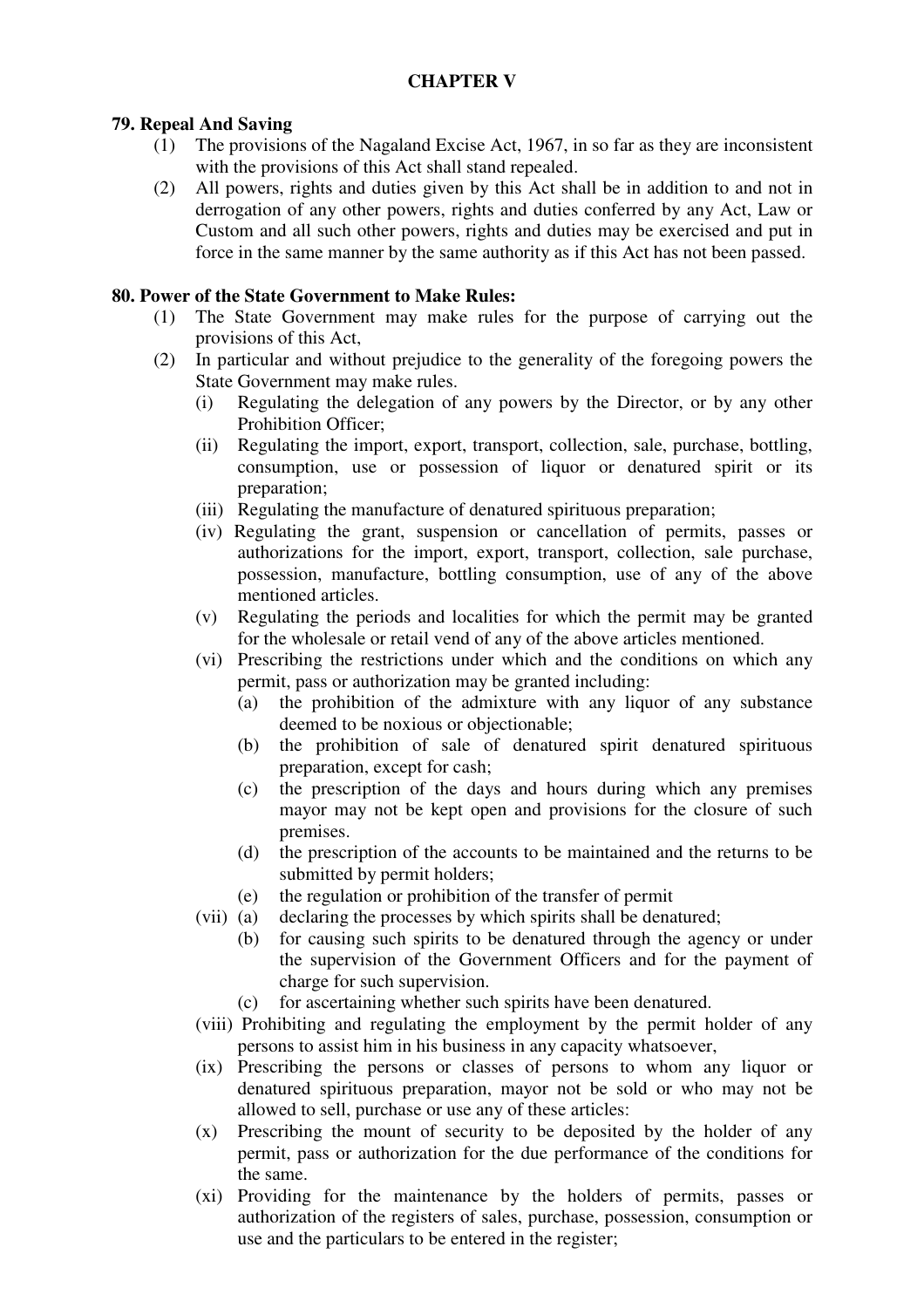- (xii) Regulating the grant of rewards or expenses to officers, or persons giving information or assistance in the detection or investigation of offences under this Act, and of compensation to persons charged with offences punishable under this Act and acquitted;
- (xiii) Prescribing the constitution of committees, and Boards and the procedure regarding their work;
- (xiv) Prescribing the powers, functions and duties of Prohibition officers, Boards and Committees. The fees and allowance payable to the members of the Boards, and committees.
- (xv) Prescribing conditions of through transport under section 19.
- (xvi) Prescribing the fees payable in respect of any privilege, permit, pass or authorization granted or issued under this Act.
- (3) Every rule made under this section shall be laid as soon as may be, after it is made, before the Nagaland Legislative Assembly while it is in session for a total period or of seven days, which may be comprised in one session or in two successive sessions, and if, before the expiry of the session in which it is so laid or the sessions immediately following, the Nagaland Legislative Assembly decide to make any modification in the rule or the Nagaland Legislative Assembly agree that the rule should not be made, the rule shall thereafter have effect have effect only in such modified form, or be of no effect as the case may be; so however, that any such modification or annualment shall be without prejudice to the validity of anything previously done under that rule.

### **81. Officers And Persons Acting Under this Act to be Public Servants:**

All officers and persons empowered to exercise any power or to perform any functions under this Act shall be deemed to be public servants within the meaning of section 21 of the Indian Penal Code.

#### **82. Bar of Proceedings**:

No suit or proceedings shall lie against the Government or against any person empowered to exercise powers or to perform functions under this Act, for anything in good faith done or purporting to be done under this Act.

### **83. Limitation of Prosecutions or Suits Against Officers**:

- (1) All prosecutions of any Prohibition, Police or other officers, or of any persons empowered to exercise powers or to perform functions under this Act, and all actions which may be lawfully brought against the Government or any of the aforesaid officers or persons, in respect of anything done or alleged to have been done in pursuance of this Act, shall be instituted within four months from the date of the act complained of and not afterwards; and any such action shall be dismissed;
	- (a) if the plaintiff does not prove that, previously to bringing such action, he has presented all such appeals allowed by this Act, or by any other law for the time being in force, as within the aforesaid period of four months it was possible to present, or
	- (b) in the case of an action for damage, if tender of sufficient amends shall have been made before the action was brought, or if after the institution of the action a sufficient sum of money is paid into Court with costs, by or on behalf of the defendant.
- (2) Subject to the provisions of section 197 of the Code of Criminal Procedure, 1973, no Court shall take cognizance of an offence committed or alleged to have been committed by any Prohibition, Police or other officer or any person empowered to exercise powers or to perform functions under this Act, in regard to anything done under this Act, unless a sanction is granted in accordance with the aforesaid provisions of section 197 of the Code of Criminal Procedure, 1973.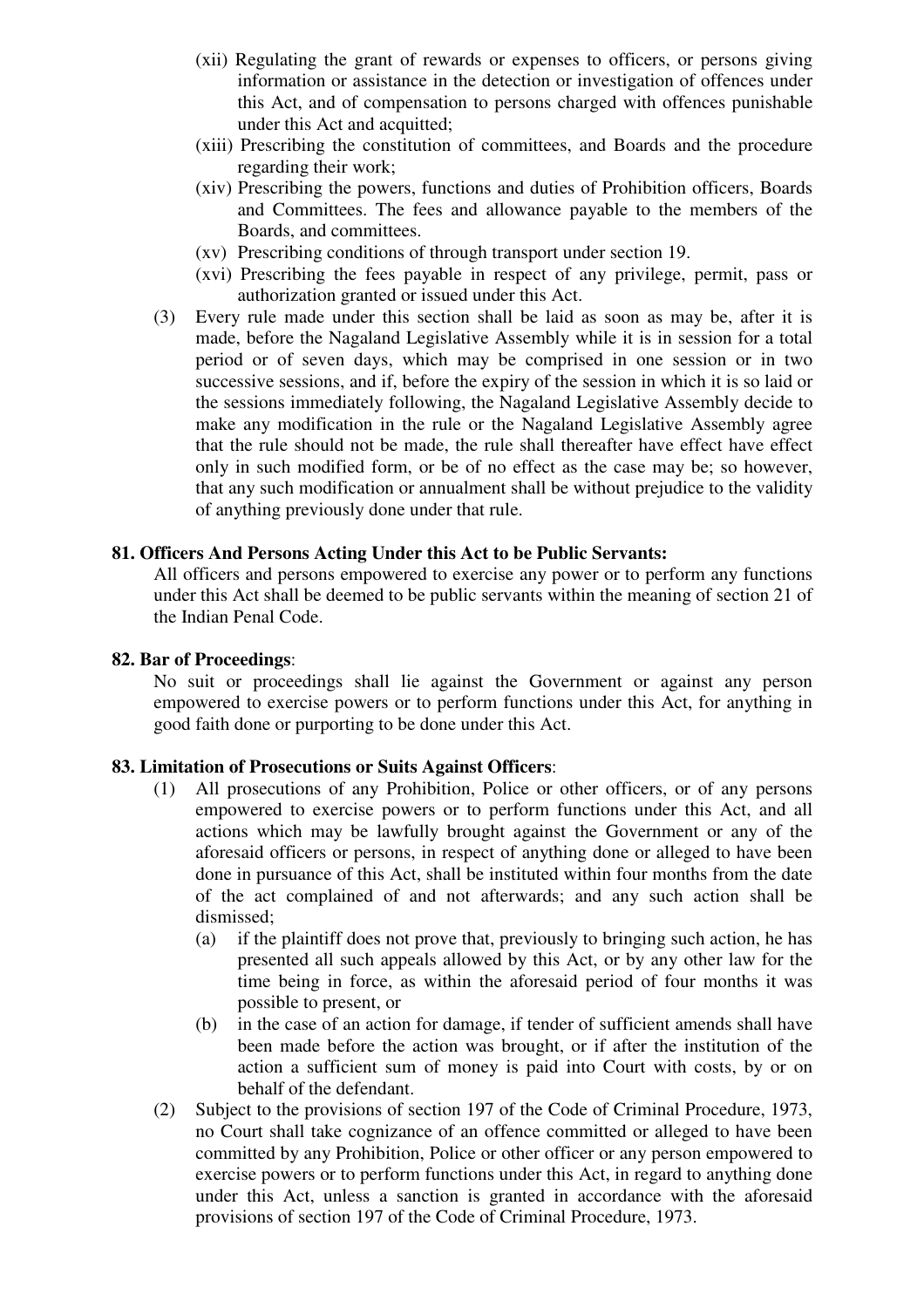(3) No suit shall lie against any Prohibition, Police or other officers for damages unless the same is instituted within four months from the time the cause of action arose.

## **84. Exemption From Operation of the Act**:

Nothing in this Act shall apply-

- (1) in respect of any liquor, denatured spirit and their preparations which are the property and in the possession of the Government and
- (2) in respect of "Zu" and "Rohi" provided it is used for domestic purpose only.

### **85. Power to Remove Difficulties**:

- (1) If any difficulty or doubt arises in giving effect to the provisions of this Act, the State Government may by order published in the Gazette, make such provisions, not inconsistent with the purpose of this Act as appears to it to be necessary or expedient for the removal of the difficulty or doubt; and the order of the State Government in such cases shall be final.
- (2) Every order made under this section shall be laid as soon as may be after it is made, before the Nagaland Legislative Assembly while it is in session for a total period of seven days which may be comprised in one session or in two successive sessions and if, before the expiry of the session immediately following the Nagaland Legislative Assembly agree in making any modification in the order or the Nagaland Legislative Assembly agree that the Order should not be made, the Order shall thereafter have effect only in such modified form or be of no effect as the case may be, so however, that any such modification or annulment shall be without prejudice to the validity of anything previously done under this Order.